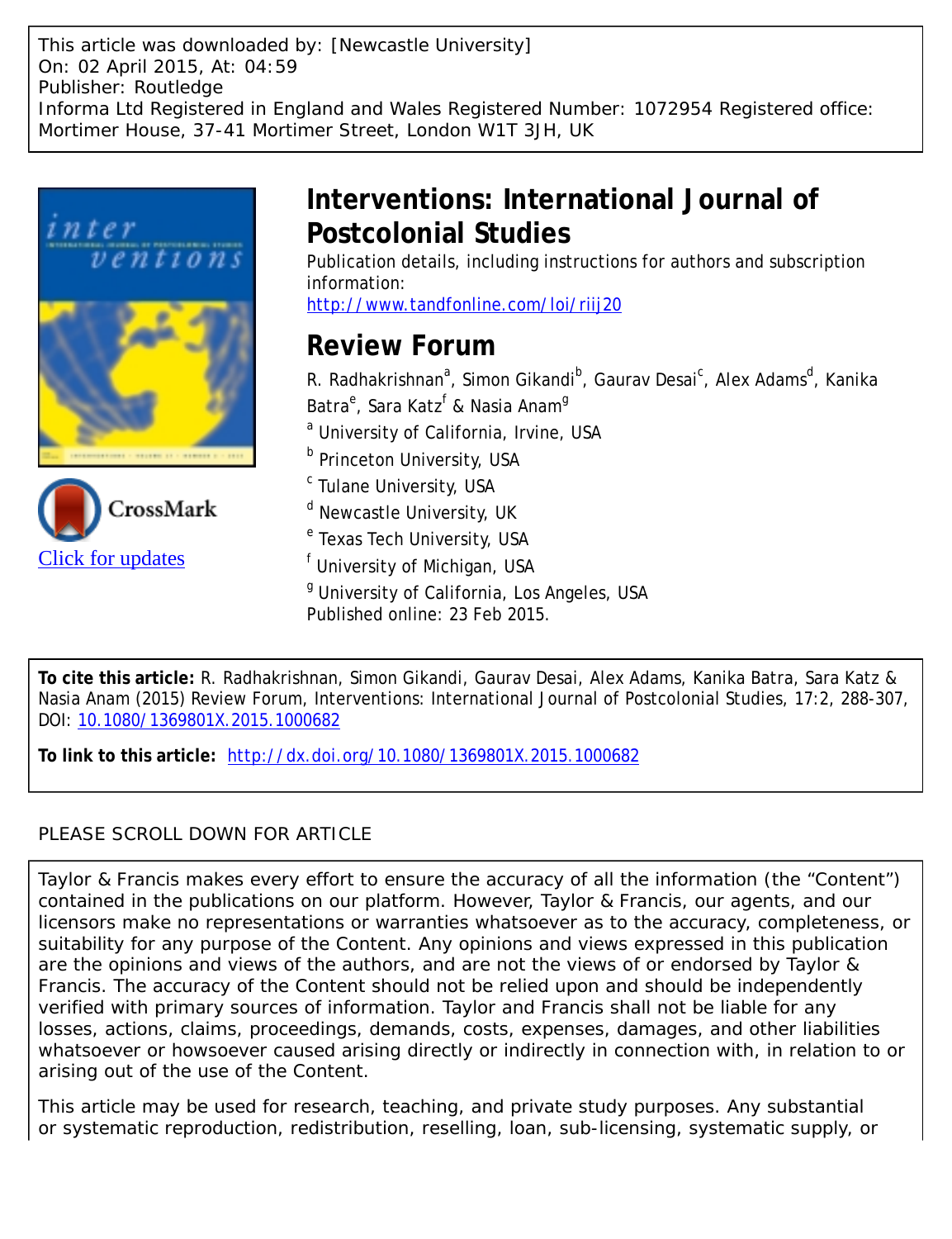distribution in any form to anyone is expressly forbidden. Terms & Conditions of access and use can be found at <http://www.tandfonline.com/page/terms-and-conditions>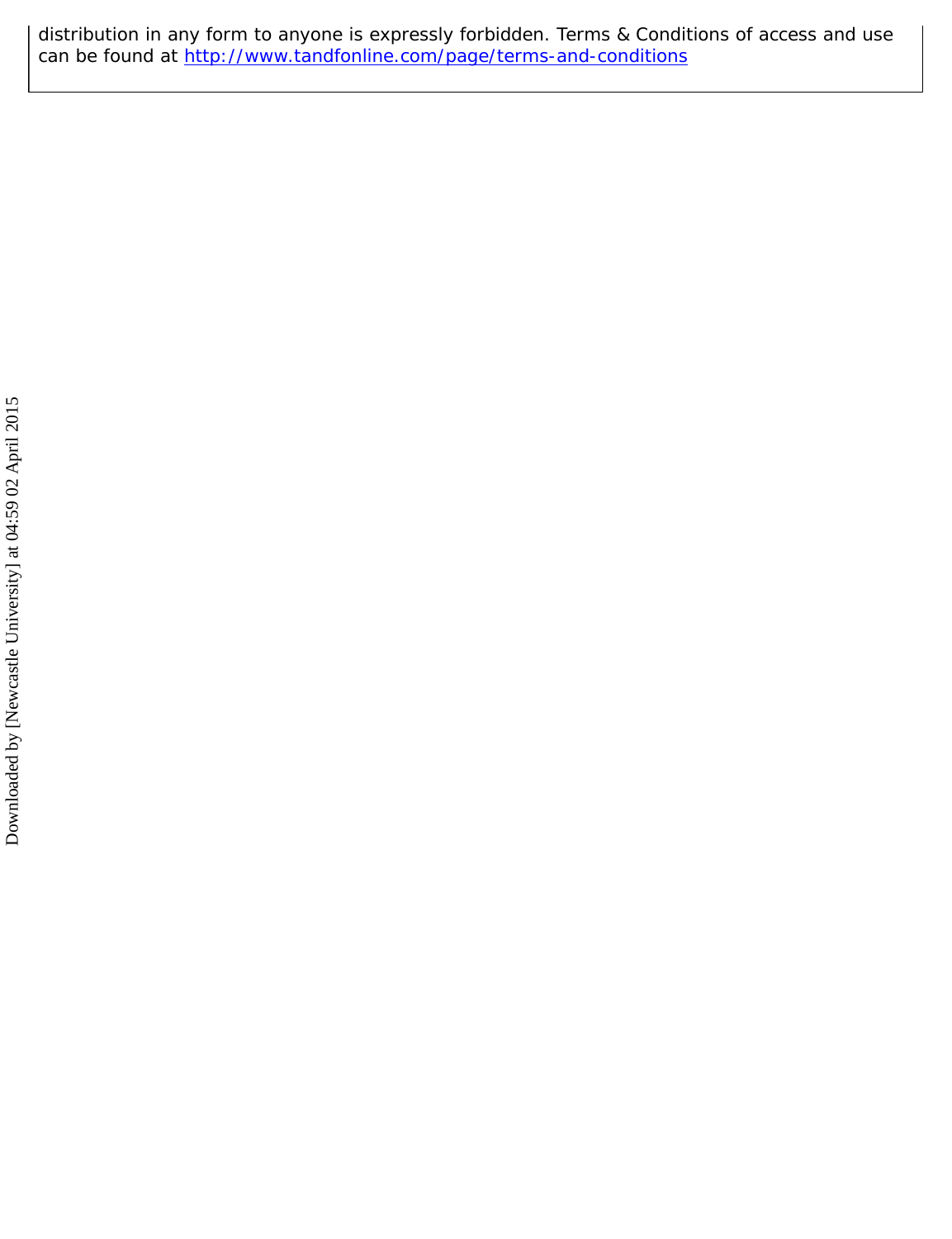# reviews

**BOOKS** 

# Review Forum

Commerce with the Universe: Africa, India,<br>and the Afrasian Imagination. By Gauray and the Afrasian Imagination. By Gaurav Desai. New York: Columbia University Press, 2013. PP. 352. ISBN 9780231164542. \$50 (hbk).

I will account for the importance of Gaurav Desai's Commerce with the Universe in broad theoretical terms rather than perform a minute close reading.

'Intersectionality' and 'conjunctural': these are two terms that have become de rigueur in contemporary critical and cultural discourse. When a work of scholarship is intersectional and conjunctural, it does much more than actualize a one-to-one representative and representational correspondence with a particular field – say, eighteenth-century literature. It deand re-territorializes the very site known as eighteenth-century literature in response to multiple adjacencies, and reidentifies it horizonally and trans-locally with reference to other flows and movements that may not seem intrinsic to the eighteenth century. Easier said than done. All the more reason to celebrate with much pleasure and enthusiasm the publication of Desai's Commerce with the Universe. It is a brilliant and nuanced work that heralds 'the oceanic' and 'the hemispheric turn' in literary studies. Desai's work does more than pay lip-service to the crucial concepts of 'relationality' and 'coevalness' by way of a rich, circumstantial and deep reading of the hybrid, contradictory and overlapping relationships between Africa and India. Thanks to Desai's ambitious endeavour, postcolonial studies will be enriched and de-provincialized by what Desai terms the 'Afrasian Imagination.'

| $\sum_{\text{Taylor 6. Francis Group}}$ | <i>interventions</i> , 2015                                              |
|-----------------------------------------|--------------------------------------------------------------------------|
|                                         | Vol. 17, No. 2, 288–307, http://dx.doi.org/10.1080/1369801X.2015.1000682 |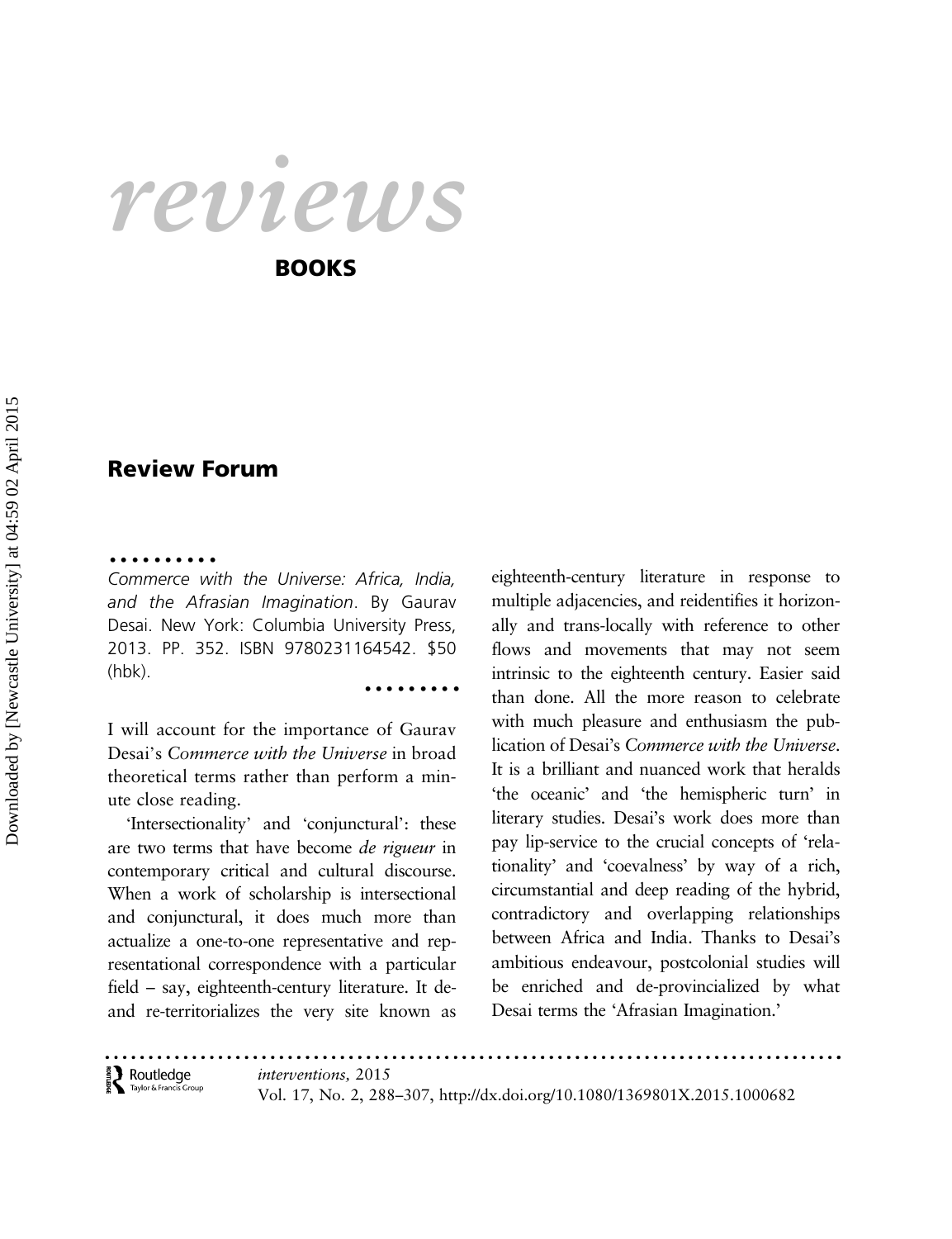For too long, postcolonial studies has been hamstrung by debates over the exemplarity or not of either the Indian or the African postcolonial experience. What has been missing is a 'co-axial' Afro-Indian postcolonial narrative. I, for one, am delighted and grateful that Desai has initiated a long-awaited dialogue between India and Africa. In many ways, Desai's book replicates, in its own discourse and register, the oceanic literary imagination of Amitav Ghosh (about whose work Desai has much to say in this book), which envisions history along multiple scales, insists on the palimpsestic nature of historical traces, and maintains a creative and secular (in Edward Said's sense of the term) focus on the shared and constructed historical ties between different peoples, identities and cultures. 'Imagining with precision' the nature of cartography and the reality of geopolitical location is the motto in Amitav Ghosh's The Shadow Lines; and Desai attempts something similar in Commerce with the Universe, as he reads into reality the meaning of Indian and African texts in a mode that is diasporic, disseminative and profoundly relational. The conversations that take place within the oceanic space of the book between India and Africa are simultaneously intra- and inter-identitarian for the simple reason that India and Africa are transformed as mutually constitutive by Desai's Afrasian erudition and perspective. As Desai states it eloquently: 'While asking the question of what Africanists might gain from an eastward glance, I am also interested in what scholars of the Indian Ocean gain by placing Africa more centrally in their accounts.'

Even as Desai initiates this new temporality of reciprocal simultaneity between Africanists and Indian Ocean specialists, he is aware of certain pitfalls. 'Thus, while I use Amitav Ghosh's seminal book In An Antique Land

REVIEWS 289

as both a historical as well as a theoretical anchor for my project, I also show that his enthusiasms for Indian Ocean cosmopolitanisms risk erasing the histories of sub-Saharan exchanges that were also simultaneously taking place' (7–8). To his credit, Desai does succeed, in his own readings of people, characters, narratives, and situations both historical and fictional, in preventing a wellintentioned but unconsciously superior cosmopolitan oversight of the clamor the clamour, the twangs, accents and whispers of other conversations. Even as he seeks reciprocal simultaneity among different texts, his readings do not accord the privilege of plenitude to any one constellation or cluster. The lesson that Desai's speculations point to is that the world is one and many in the same breath in an ongoing temporality, and that there is no need to strive towards a hegemonic fullness of representation. Let the many scenes coexist within the same frame coevally, and yet not consent to being framed entirely by the unitary nature of the frame.

I particularly appreciate the rigour behind Desai's work not to 'singularize' conjuncturality. There indeed are many different conjunctures: economic, political, cultural, literary, philosophical, physical and textual. I also congratulate Desai on choosing the term 'commerce', rather than a neutral term such as 'dialogue' or 'conversation' or 'exchange'. Commerce points to a worldliness that is not always dialogic and harmonious and cooperative. Commerce has to do with exploitation and privilege, domination and depredation, with iniquitous exchanges structured in dominance. In other words, Desai's investigations, in their very humanistic orientation, seek to understand the very constitution of humanism as unavoidably political and ideological. Here are a few of Desai's driving questions: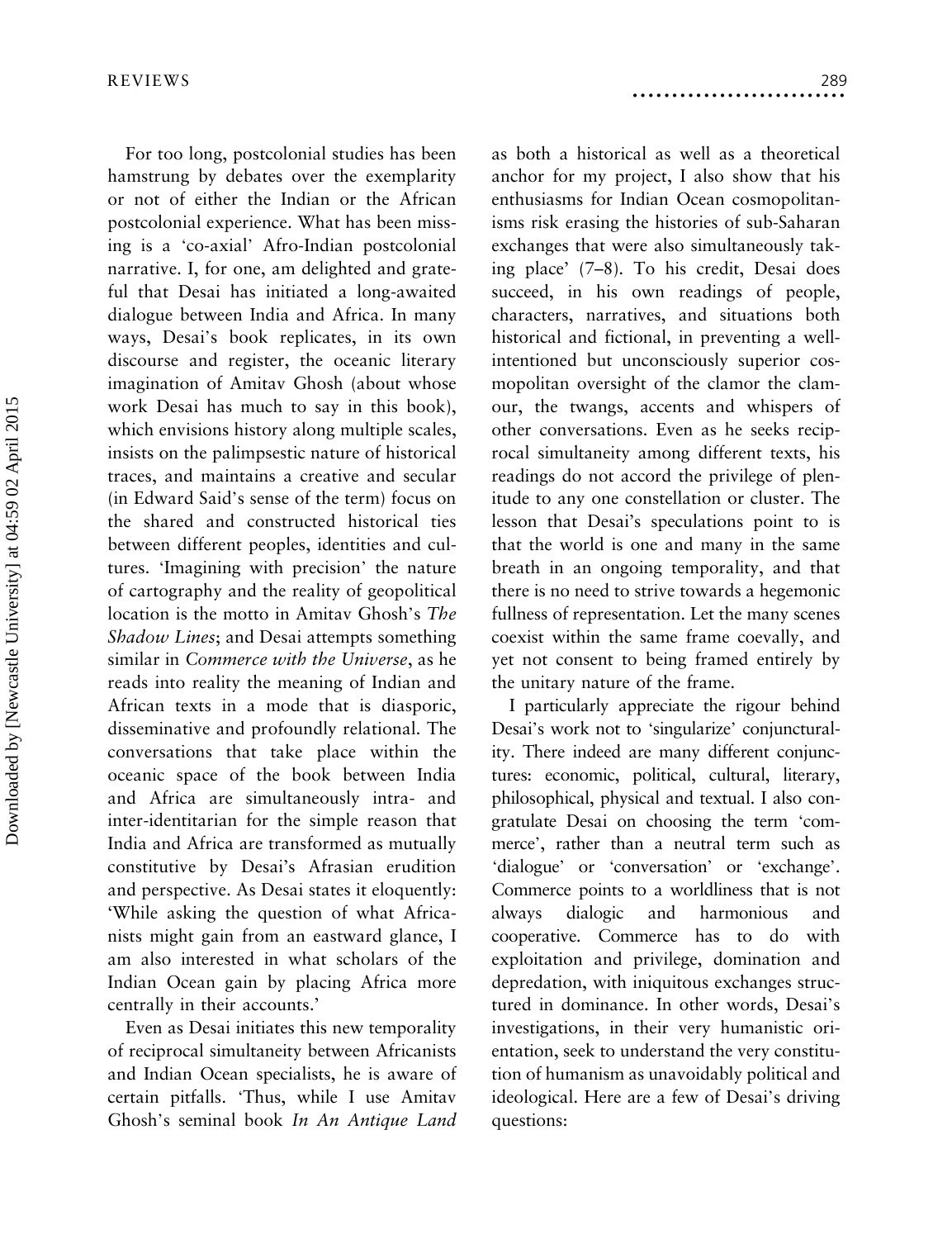How do concepts such as those of individual freedom and slavery travel across time? How do we make sense of the connections between market forces and human motivation and how are these connections structured by states as different as the Fatmid and the postcolonial? How do religious forms and experiences get hybridized and under what circumstances do they insist on a puritanical origin? What might connect the pirates of Aden in Ghosh's twelfthcentury world with the contemporary Somali pirates that increasingly challenge the maritime routes of the Indian Ocean? (12)

These are questions between anthropology and history, between synchrony and diachrony, between the 'origin' and secular constructions, between the notional One and the phenomenal many, between the Home as World and the World as Home. If the postcolonial is indeed post, Desai's work invites scholars to imagine and be accountable to multiple pasts (Antonio Gramsci comes to mind here with his insistence that any understanding of the present has to be preceded by a rigorous inventory of the past, the many pasts) that precede the post-, and hence, be answerable to many posts.

A few other conjunctures that Desai is mindful of as he connects the horizon of the macro-political with the movements and procedures of the micro-political: economic liberalism, with the so-called freedom of the market place; the battle between socialism and capitalism and the putative triumph of capitalism with the fall of the Berlin Wall and the dissolution of the Soviet Union; 'the dubious success of liberalization measures in many postcolonial African states along with the more recent financial meltdowns in Europe and the United States' (17). Whether he is analysing a text by Amitav Ghosh or Ngugi wa Thiong'o, M. G. Vassanji or V. S. Naipaul, or is in conversation with a host of critical, theoretical voices and positions, Desai is perennially capturing the big picture in the immediate and immanent frame, the pulsations of 'other' temporalities in the present moment, and the fleeting face of the world within the official narrative structures of hegemonic structures such as the nation-state, the ethnocentric family, capitalist individualism, etc.

To sum up, 'imagination' is what Desai's work is all about. To imagine is both to acknowledge limitations of givenness – of boundaries of scholarship, identities, histories, hegemonic double-binds of Culture and System – and at the same time, and on the basis of such a critical acknowledgement, deconstruct and transcend the 'shadow lines' of these restrictions, constrictions and proscriptions. Desai's Commerce with the Universe is a rich work of imagination that wears its scholarship in the name of Africa, Asia, Afrasia and indeed of a world in whose irrefragable multiplicity lies its underlying unity.

> R. RADHAKRISHNAN UNIVERSITY OF CALIFORNIA, IRVINE, USA © Radhakrishnan

#### .........

Commerce with the Universe: Africa, India, and the Afrasian Imagination. By Gaurav Desai. New York: Columbia University Press, 2013. PP. 352. ISBN 9780231164542. \$50 (hbk).

.........

Like most works that seek to transform their fields, Gaurav Desai's Commerce with the Universe can be approached from several directions. It can be read as an alternative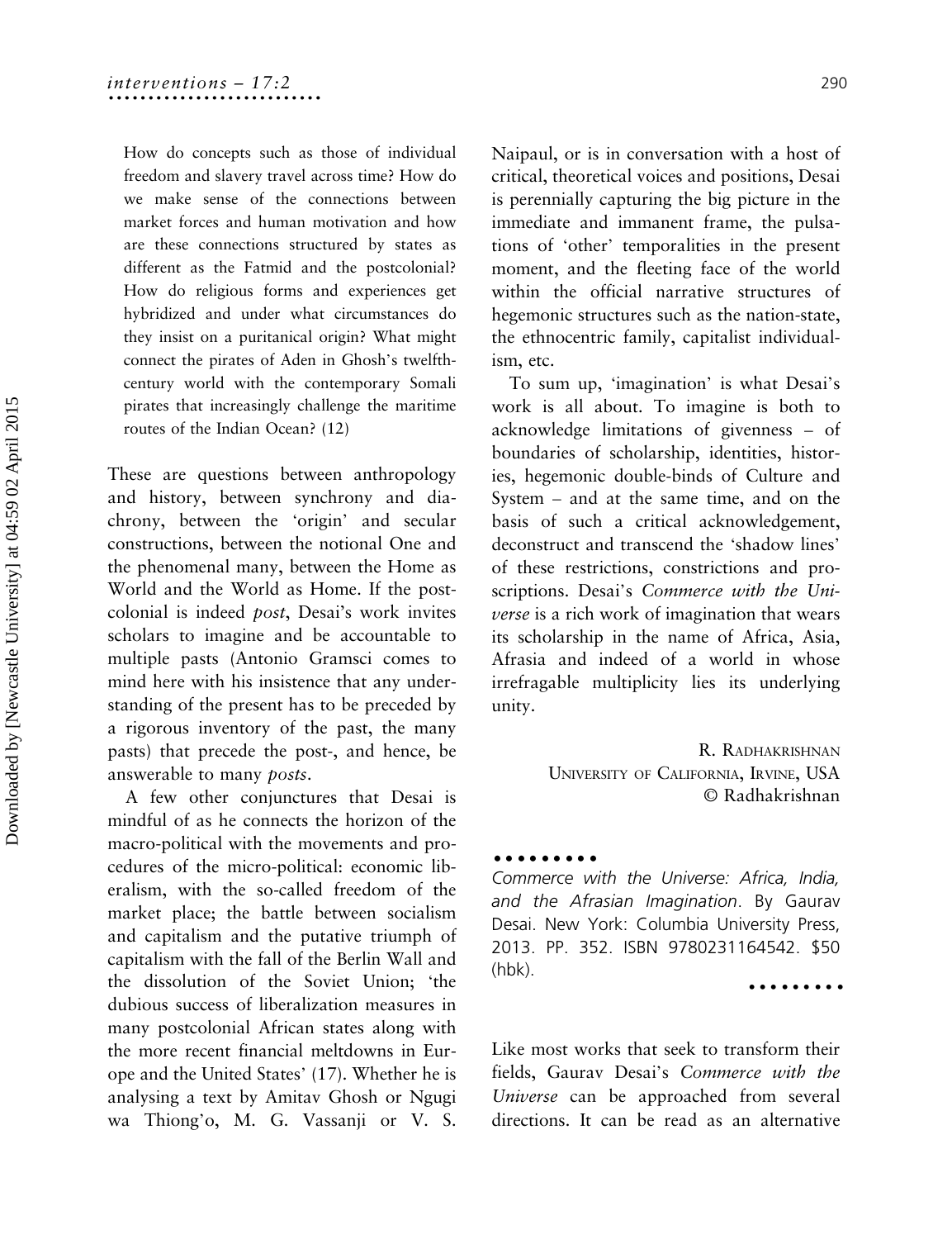history of cultural exchanges between Africa and the rest of the world. From this perspective the book provides a powerful exegesis of 'an African imaginative space that looks to the East as opposed to the West' (2) and seeks to reimagine the cartography of knowledge production in the modern world by effectively detouring Europe, or, at least, provincializing it. To think about Africa in the modern world from the East is to complicate the vocabularies by which the continent is imagined and represented. But the book can also be read as a meditation on Indian identities on the periphery, outside the subcontinent and familiar places of migration such as Europe and North America. Indeed, every single chapter in the book is driven by the desire to understand what it means to be an Indian, a privileged minority in East Africa, which has, for almost a century, been caught between the claims of a powerful edifice that goes by the name of India and specific national spaces in East Africa. The book can hence be read as an attempt to understand a subject – the Indian – defined by a collectivized ethnicity rather than language, which is often the case in India. More significantly, this work can be read as an attempt to return postcolonial criticism to a subject that it thought it had left behind but one that continues to inform and haunt it, namely the question of citizenship within the space of the nation. It is not an exaggeration to say that in East Africa, the figure of the Indian marks both the possibilities and limits of citizenship. Even when born and bred in a specific country, the Indian is also assumed to belong somewhere else, is hence vulnerable to the crisis of politics, and is often asked to pledge the unspoken oath of belonging. The Indian in East Africa is the emblem of a hybridity that can be both a curse and a blessing.

The great themes of this book seem to be brought together by the problematic of citizenship, of the Indian who is African and yet is associated with another real or imaginary homeland. As Desai notes throughout the book, the Indians who populate the East African landscape are various. They are Kholja, Dawood Bhora and Ismailis. They are Punjabi Sikhs, Gujarati Hindus and Goan Christians. Yet, facing political pressures from the European settlers and colonial officials on the one hand and African nationalists on the other, Indians would come to repress their hybridity and champion a singular identity – that of the Muhindi – the Hindu. This corporate identity is perhaps one of the reasons why the Indian – and India itself – presented conflicting meanings to African writers and intellectuals. For Mugo Gatheru and other nationalist writers, India was a place of dreams, its nationalism standing up as an alternative to Empire; for the early Ngugi was Thiong'o, Indians were surrounded by a certain opacity, living in an invisible world behind a shop front. For most of the nineteenth century, Indians in East Africa seemed caught in a dialectic of identity and difference. In order to be Indian, they had to insist on their difference; and holding on to Indian difference depended on a form of interiorization that made the Indian subjects' relationship to African spaces problematic. It is a mark of the power of this book that it is simultaneously an exploration of Indian identity in East Africa and a meditation on the troubled nature of modes of identification that privilege alterity, even one that gives access to colonial goods.

Out of this cauldron – in order to secure their identity, Indians had to prove their difference – emerge the two questions that motivate Desai's project. The first question concerns the status of African knowledge in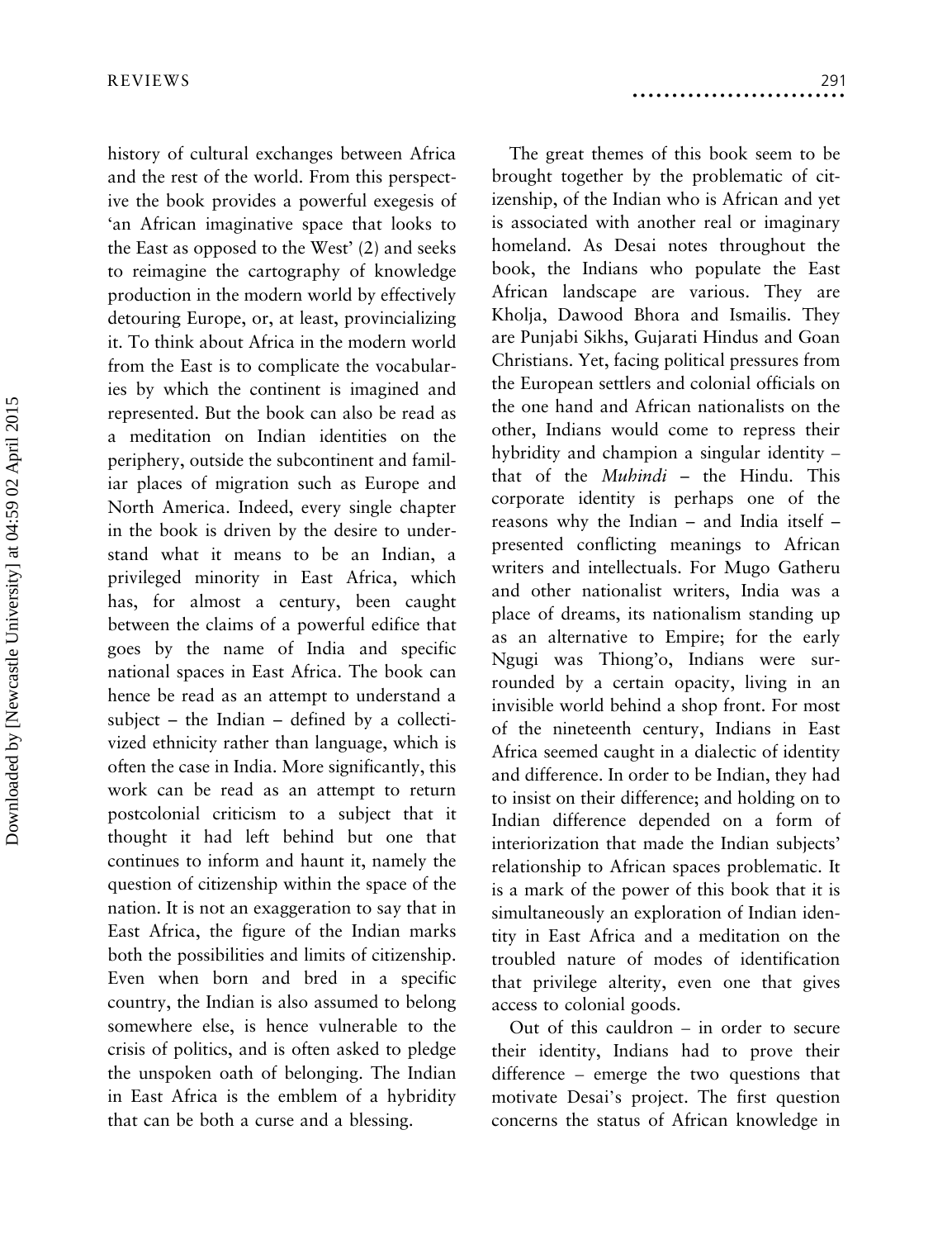relation to the presence of Indians in colonial East Africa and their structures of desire: 'What happens to our understanding of Africa – its history, its sense of identity, its entanglement with modernity, and the possibilities of its future – if we read its long history as an encounter not only with the West but also with the East?' (6). The second question is about the figure of the Indian as a stranger: 'What are the most productive and meaningful ways in which societies incorporate strangers, outsiders, foreigners?' (13). What Desai calls the 'Eastward glance' is significant because it troubles certain established notions about the nature of African knowledge at the interstices of history, geography and cultural exchange.

In the end, what makes this book invaluable and unprecedented is its meticulous and sophisticated reading of the figure of the Indian as a stranger, neither a colonialist nor a victim of colonialism. Each of the chapters in the book revolves around the question of the Indian as a stranger in Africa, endowed with the gift of being both an insider and outsider. Indians in Africa are outsiders in a double sense. First, they are associated with an elsewhere – India and its cultural and religious edifice. Second, because the Indian enters into relationship with Africa through discourse determined by others (European Orientalism), it is not always clear which image of Africa is most important to Indians. Caught between a powerful colonial image of Africa and their own desire to look at the continent from the East, Indian writers on Africa often end up victims of the belated Orientalism that Desai reads in Amitav Ghosh's In an Antique Land. The ethnographic gaze that Ghosh casts on Africa is driven not just by nostalgia and a liberal investment in the notion of the private, but also its inability to shed off the Orientalist tropes, which constitute its mode of operation.

Desai could have pushed Ghosh even further and probed the nature of Orientalism not simply as the discourse that mediates the relationship between India and Africa, but also as a figure of desire – the desire to know Africa from the East already presupposes a conscious or unconscious attachment to Orientalism. Should we then be surprised that this Orientalism is responsible for the huge international success of Ghosh's novel? Could the work thrive without a measure of an erotic register? Isn't Ghosh producing an Africa for western, rather than African or Indian, consumption?

Desai is most original and compelling when he is trying to untangle the problem of Indian identity and difference as it is performed in African public spaces. Here, instead of skirting the role of Orientalism in mediating Indian–African relations (chapter three), Desai notes how the figure of the Indian, the image of the bania as 'a crafty and shrewd opportunist' (55) created by leading British Orientalists such as Christopher New and Richard Burton, would establish the ground zero of Indianness in East Africa. But what was the difference between the construction of the figure of the Indian in Orientalism and its reimagination in India and East Africa? This question comes up indirectly in the two chapters of the book (four and five) where the author takes up the subject of Indian ethnicity in the texts of Indian travellers and merchants in East Africa. These two chapters are significant for a number of reasons. For one, by focusing on how Africa was represented through Indian eyes, Desai displaces the logic of unilateralism that seems to plague the study of travel narratives, the assumption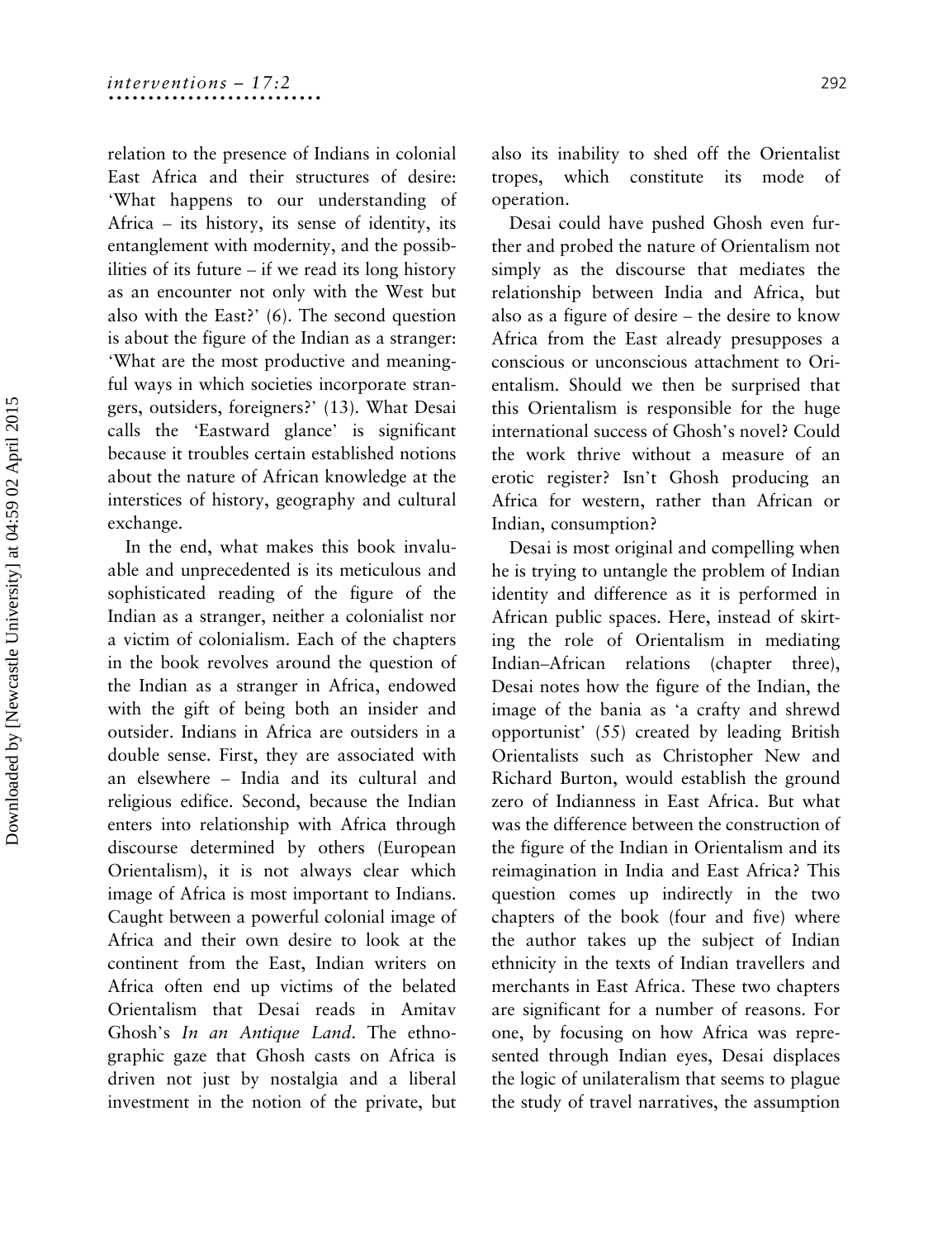that travellers move from Europe to Africa and affirm what is already assumed to be Africa.

Indian travellers such as Adamji and Darookhanawala don't necessarily escape Africanist discourse, but given their own difference, they cannot necessarily affirm its logic and endorse its figuration of Africa. Similarly, in his exploration of the biographies of three leading Indian tycoons, Mehta, Madhvani and Manji, Desai presents us with a revisionist account of the romance of the Indian merchant who, starting as a struggling businessman in small East African towns, would end up becoming a captain of industry. Local African traders who were their potential competitors may have resented these merchants, but they also provided powerful models for an emergent African bourgeoisie after independence. In exploring the romance of commerce as self-making, Desai is attuned to the tension between the need of the Indian to embrace difference while prescribing to a unique religious or ethnic identity. In fact, it is this tension between the imperative for an Indian *ethnos* and the claim to an African public space that would create a crisis for the Indian subject in decolonization. For if decolonization was predicated on the claim to a secular national identity, where was the Indian born in Kenya, Uganda or Tanzania to be located? Could a national framework outside India constitute anything but a threat to Indianness?

These intriguing questions are taken up in chapter six where Desai presents a memorable account of Indians who gave up the romance with commerce in order to become citizens of a socialist Tanzania. Ironically, Indian identities in East Africa would come to be shaped by very specific national frameworks – thriving as captains of industry in Kenya and Uganda, where private enterprise was dominant, Indians would be associated with socialism in Tanzania. Given the prominent role of Indians in East Africa, it is perhaps an exaggeration to argue, as have Desai and others, that the problem of the Indian community was how to 'publicly come to terms with its African history' (73).

A larger puzzle, handily dealt with explicitly in this book, is the problem of the Indian as a subject in the private sphere. Simply put, while Indians and Africans could associate in the public sphere, collaborating in politics and sports, for example, there was little interaction in the private sphere. Indian identity in East Africa seemed to demand strict exogamy. If Indians appear mysterious in the works of African writers, it is precisely because they were visible in public but inaccessible in private. It is in this context that Indian creative writing in East Africa becomes significant. As Desai shows in chapters three and seven of his book, it was in the poems, plays and novels of writers of Indian descent that Africans could (imaginatively) access the Indian private sphere. At the same time, however, works of the imagination could be symptomatic of the crisis of Indianness in East Africa, for the critical mass that Desai discusses in chapter three, itself evidence of Indian imaginative engagement with the East African literary scene up until the end of the 1960s, would almost disappear in the last decades of the twentieth century.

The disappearance of the Indian writer from the East African scene, or rather the significant shift from an Indian literature that was rooted in the region to one that was essentially diasporic, is one of the major topics of this book, but the author sometimes seems to treat it as a seemless and inevitable moment without accounting for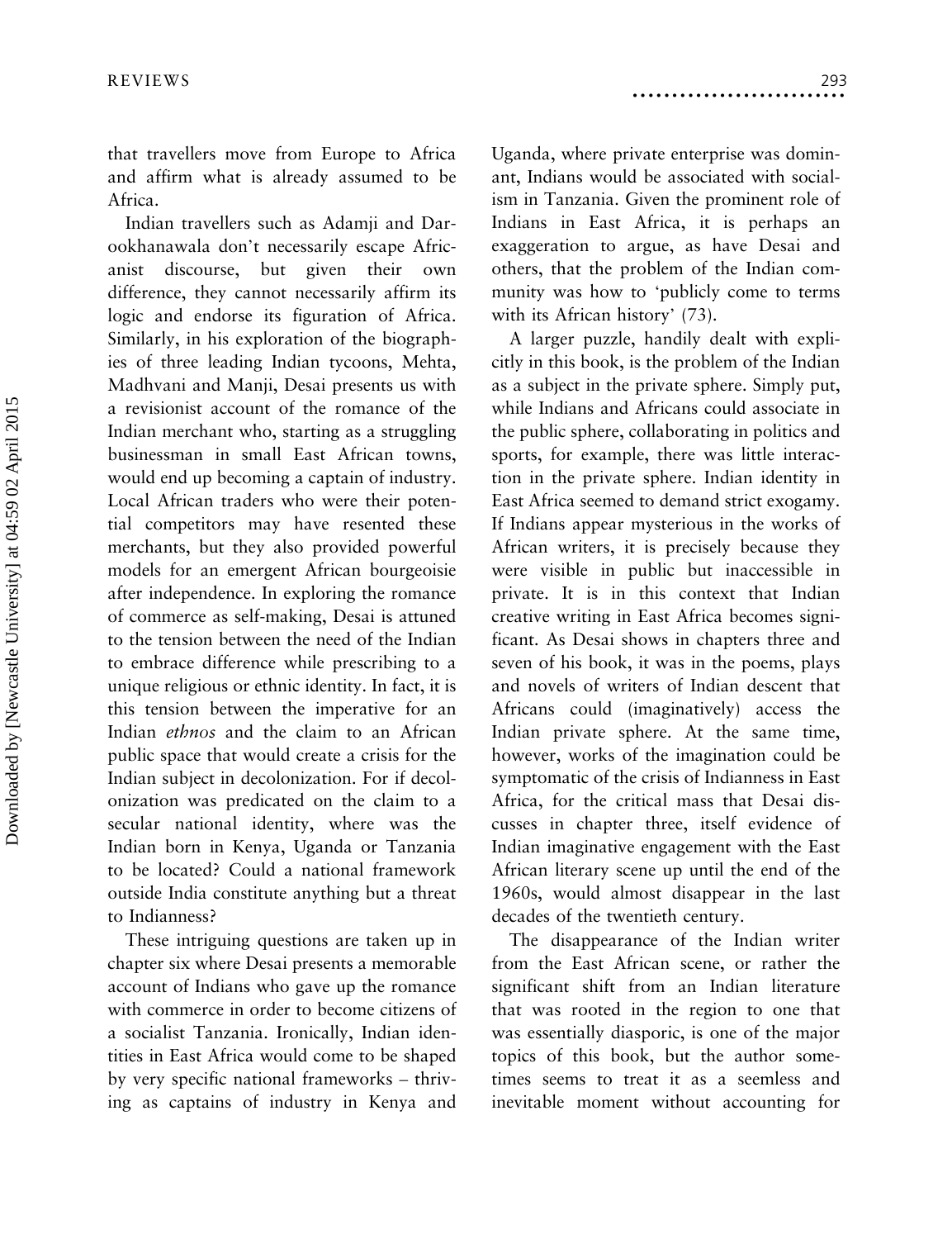the specific histories that enable it. One could, of course, argue that the movement of the Indian writer from nation to diaspora is no different from that of other African writers in the second half of the twentieth century. And yet it is triggered by a different set of factors: Indians expelled from Uganda by Idi Amin would secure comfortable lives in Europe and North America yet hold on to their East African identities as a gesture of nostalgia (this is the lesson of Mira Nair's Mississippi Masala).

The most prominent Indian writers of the 1960s and 1970s had been born in small towns in East Africa and educated in local African institutions; their cultural history was not different from that of other African writers. By the end of the 1970s, the number of Indian students attending East African institutions had drastically diminished (I remember counting four at the University of Nairobi, an institution founded by Indians, when I was a student there in the late 1970s). The Indian imagination had become expatriated. Novels such as Vassanji's Gunny Sack carry both the promises and anxieties of this expatriation. Commerce with the Universe is also informed by similar promises and anxieties. The promise is that of a post-national critique in the spaces of diaspora, the possibility that the Indian in Africa, now relocated to Europe or North America, is quintessentially the global citizen. The anxiety is that even in this narrative of globalization, locality persists – the Indian will not go away, nor will East Africa. I think this book is a model of how to read the global in the local and the local in the global.

> SIMON GIKANDI PRINCETON UNIVERSITY, USA [sgikandi@princeton.edu](mailto:sgikandi@princeton.edu)

# Response to R. Radhakrishnan and Simon Gikandi

In an intentionally acerbic piece, 'Who Wants an Afro-Asian Dialogue?', Ashis Nandy remarked at the turn of the century that a conversation between Africa and Asia had become increasingly dangerous not only to the economic and political interests of the West, but also to the very categories of thought through which 'Africa' and 'Asia' had hitherto been imagined. He called for an 'alternative form of conversation which will include components that can perhaps be only called shamanic' (Nandy 2000, 3). Commerce with the Universe does not quite deliver on this call for the shamanic, but following Amitav Ghosh, Dipesh Chakrabarty and a host of other like-minded thinkers, it tries to tease out the possibilities of a long historical dialogue between the African continent and South Asia in particular. Drawing attention to the intersectional and conjunctural nature of the analysis, R. Radhakrishnan, almost in answer to Ashis Nandy's question, responds: 'For too long, postcolonial studies has been hamstrung by debates over the exemplarity or not of either the Indian or the African postcolonial experience. What has been missing is a "co-axial" Afro-Indian postcolonial narrative. I, for one, am delighted and grateful that Desai has initiated a long-awaited dialogue between India and Africa.' Indebted as I am to Radhakrishnan's generous reading of the book, to be fair, it should be noted that such conversations have long taken place even if they have not always been heard. That in itself speaks to the politics of knowledge production which is very much at the heart of the concerns of Commerce with the Universe.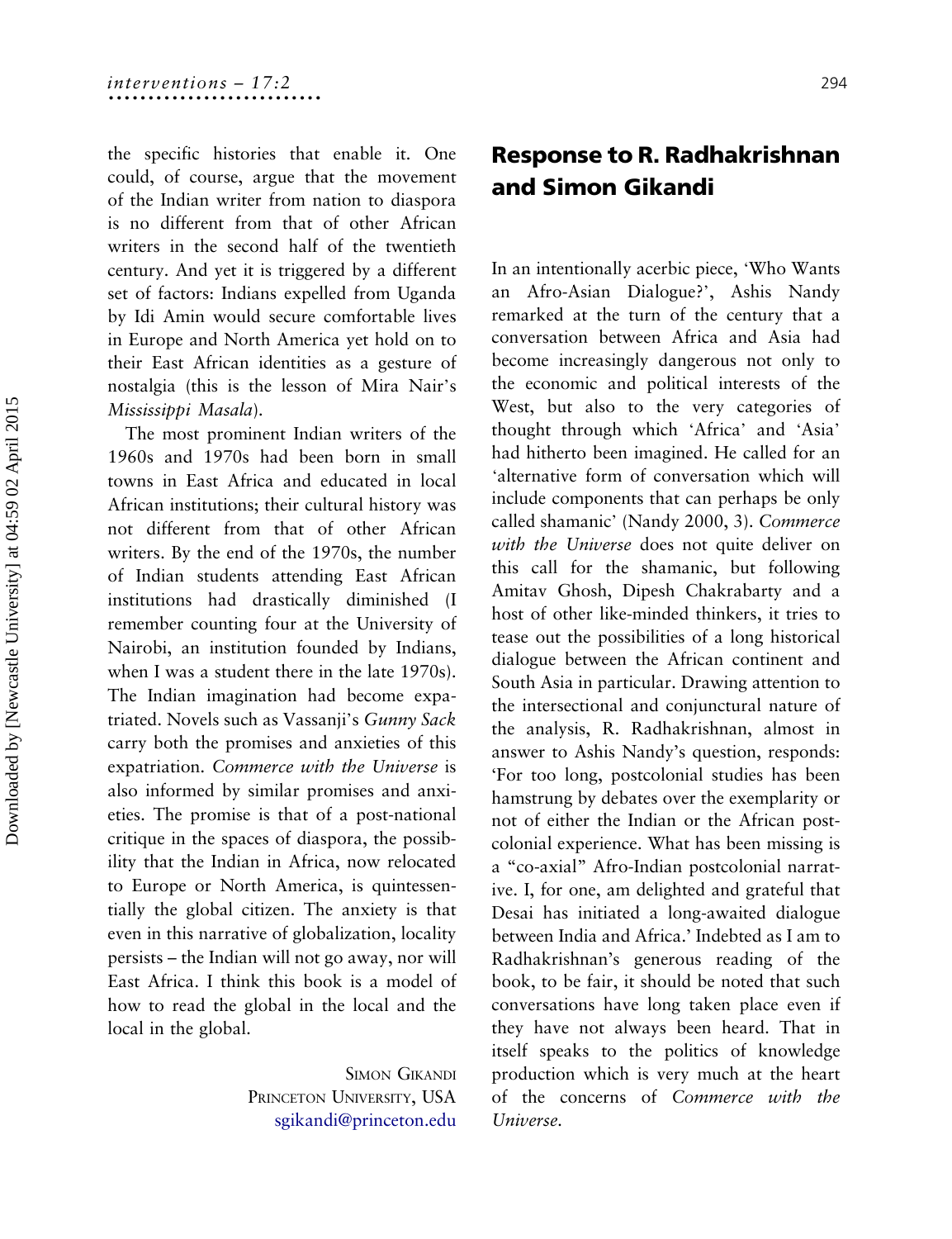African engagements with South Asia and South Asian engagements with Africa have been so marginal to the ways in which African as well as South Asian studies have been fashioned in the Euro-American academy that much of that intercourse has been submerged, buried, unheard. Even when scholars such as Robert Gregory and Thomas Metcalf have successfully shown the centrality of British colonial India in the administration of British East Africa, scholars based in the West rarely make use of the immense archival resources on Africa located in the Indian subcontinent. The invaluable work of scholars working in India who have used these archives and produced refreshingly original work rarely gets noticed or circulated in the corridors of academic power. In one of the endnotes in my book (and I do hope readers will read the endnotes!) I refer to Ramakrishna Mukherjee's book, Uganda: An Historical Accident?, originally published in 1956 under a different title and republished in 1985 by Africa World Press. This book anticipated in significant ways many of the discussions of the 'invention of ethnicity' and 'tribalism' that later became common parlance in African studies, and yet, if citations are to be a measure, there seems to be little to no historical memory of this book. My point here, to echo the character Kamiti in Ngũg<sup>ĩ</sup> wa Thiongo's novel, Wizard of the Crow, is that even in the most enlightened circles one often has to be reminded that 'An Indian (in Africa) is not all dukawallah and nothing else'. One of the tasks of my book was to showcase the myriad subject positions of Indians in Africa, from Bomma the slave, to Ghosh the anthropologist, to Mehta the tycoon, to Mustafa the politician, to Fateh, the markedly lower-class Kariakoo resident who can't speak English and bonds with fellow Africans through the medium of Kiswahili.

It is this attention to differences – historical, ideological, religious and gendered, among others – that Radhakrishnan picks up on when he refers to the 'clamour, the twangs, accents and whispers' that can be heard throughout the book. But as Simon Gikandi notes, there is also, in the East African context, a compulsion to a 'corporate identity' as a Muhindi – someone of Indian origin. One of the aims of the book was to stage this tension between the very individual personal identities of various actors, whether fictional or real, and the ways in which they negotiated these personal identities in the larger frame of what it meant to be and moreover to be read as Indian in the African context. Indeed, one of the original titles of the book's coda was 'The Indian as Enigma' since, as Gikandi rightly points out, the Indian has been an enigmatic figure in much of the modern history of East Africa. Not quite the colonizer or the colonized, neither fully an insider but not, after several generations of habitation in East Africa, a total outsider, the Indian has continued to be figured as a stranger.

Gikandi's reading of Commerce with the Universe as being about the question of citizenship within the space of the nation is of course apt, and one might extend the argument not only to the crisis of Asian citizenship in the East African context but also to the context of postcolonial Britain, where increasing immigration from former colonies would lead to the xenophobic sentiments of Enoch Powell's 'Rivers of Blood' speech in 1968. Thus the 'possibilities and limits of citizenship' which Gikandi refers to were felt at this time in very immediate terms by East African Asians, caught on the one hand between an uncertain citizenship in their African contexts and, on the other, with an equally precarious reception in Britain. The Amin expulsions of 1972 forced Britain to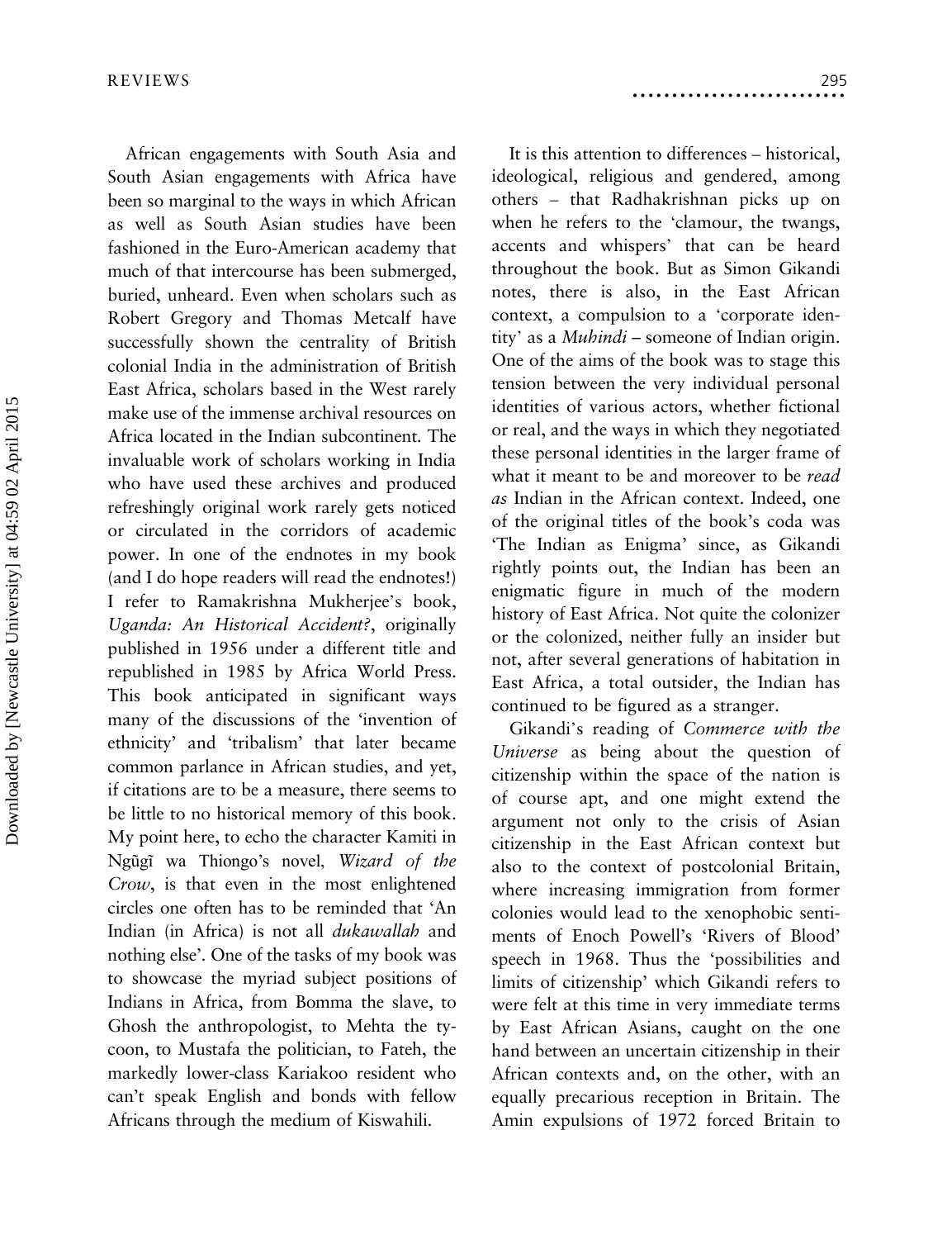recalibrate, and the settlement schemes not only in Britain but also elsewhere (such as Canada) permanently marked metropolitan engagements with Asian African immigrants. Nonetheless, Gikandi is probably right that I do not spend as much time and space addressing what he refers to as the expatriation of the Indian imagination from East Africa. The 1972 expulsion plays such a large role in collective memory that it seems odd indeed that the book does not dwell on it extensively. And yet it is precisely because it is such a defining moment in East African Asian history, a moment that is often exclusively discussed in racial or ethnic terms, that I chose to highlight other aspects of the East African Asian experience. It was only after several readings of Vassanji's The Gunny Sack that I realized that the main character Salim leaves Dar es Salaam not as an ethnic exile but as a political one. This, I think, is a very telling choice on Vassanji's part because it allows him to ask us to de-ethnicize politics even as politics insists on ethnicizing subjects.

Gikandi also invites me to push further the insights that Commerce with the Universe has to offer on the nature of cross-cultural desire and its Orientalist provenance. While the immediate context of this discussion is my reading of Ghosh among the Egyptians, what Gikandi notes about the private lives of Asians and the insistence on endogamy, as well as his note about India as a 'place of dreams' for early African nationalists, speak both to the very nature of desire for crosscultural encounters and to the policing of such desires. In suggesting that the 'desire to know Africa from the East already presupposes a conscious or unconscious attachment to Orientalism', Gikandi provokes a series of questions with which Commerce is centrally concerned. What connects the worldview of the twelfth-century Indian slave Bomma with the twentieth-century Oxford-trained anthropologist Amitav Ghosh? What do the twelfthcentury Tunisian Jew Ben Yiju and the twentieth-century Ugandan exile Jay share in common when they both discourage their daughters from entering into an exogamous marriage? If all these subjects are marked by an 'Orientalist' imaginary, are they Orientalist in identical ways?

Regardless of where we each stand on some of the important questions and pointers in the two reviews, R. Radhakrishnan and Simon Gikandi have done more than justice to my modest offering. For this, and for their continued work in African, South Asian and postcolonial studies in general, I remain truly grateful.

## Reference

Nandy, Ashis. 2000. 'Who Wants an Afro-Asian Dialogue?' Identity, Culture and Politics 1 (1): 1–3.

> GAURAV DESAI TULANE UNIVERSITY, USA

> > .........

## Reviews

.<br>Postcolonial Film: History, Empire, Resistance.<br>Edited by Rebecca Weaver-Hightower and Edited by Rebecca Weaver-Hightower and Peter Hulme. London: Routledge, 2014. PP. 316. ISBN 9780415716147. £80 (hbk).

In their afterword to Postcolonial Film: History, Empire, Resistance, Robert Stam and Ella Shohat celebrate its range, ambition, and inclusivity, writing that the volume 'fulfils its promise of offering fresh perspectives on the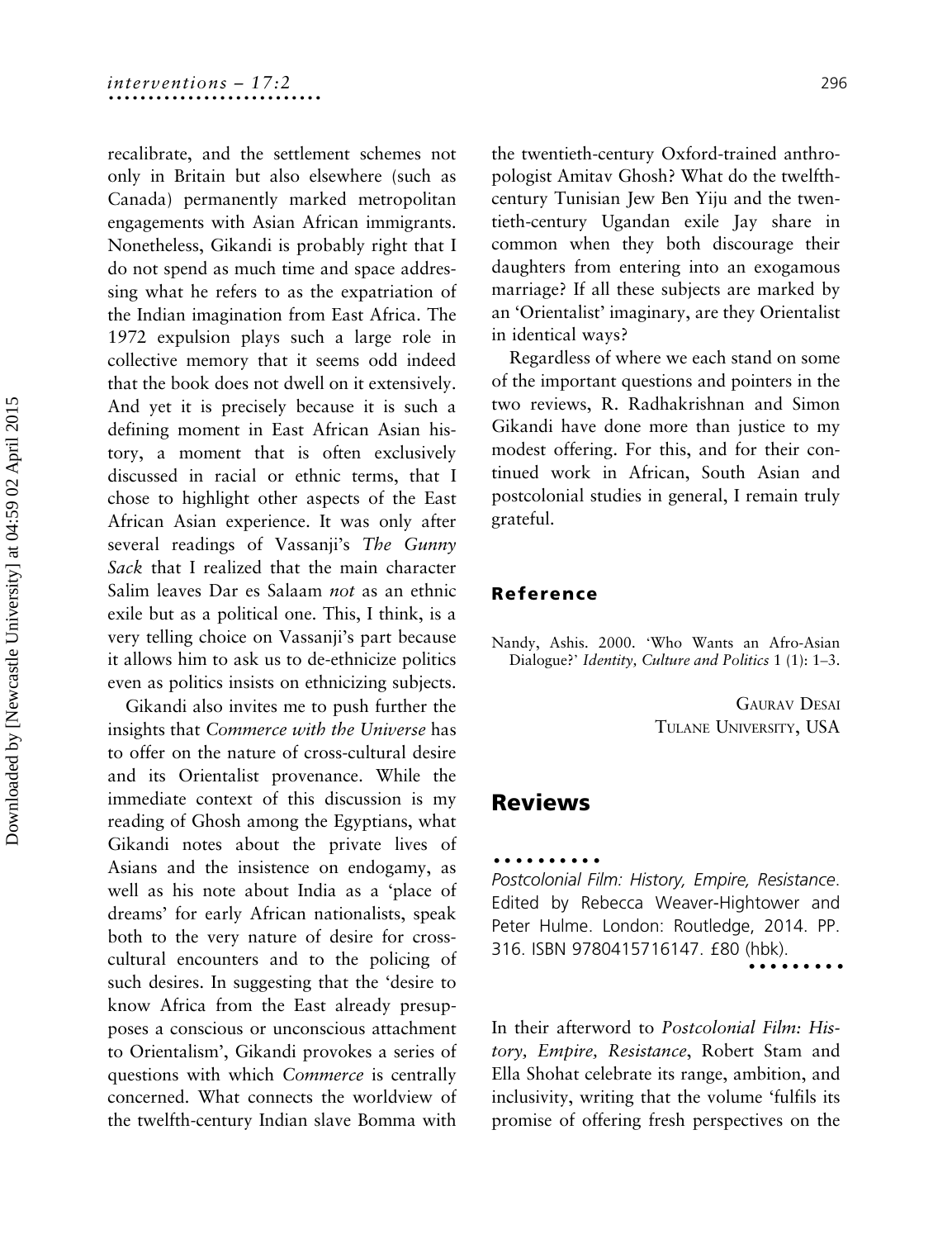postcolonial' (282). This is a bold claim, but they are right to make it, as this collection of essays is indeed a valuable and rich contribution to postcolonial scholarship. Engaging with existing scholarly conversations about the position of film with regard to postcolonial debates, the text collects twelve essays with a remarkable interdisciplinary range. Each essay focuses on one particular film, analysing it and relating it to a range of contexts; this structure allows the volume to flex the idea of the postcolonial in generative ways while remaining lucid and narrow enough to stay coherent in its terms of reference. As intended, the book provides heartening evidence that the postcolonial retains great analytical, intellectual and political purchase.

This book demonstrates the strengths of the edited volume as a format. Its scope is inclusive, as it features new essays on acknowledged postcolonial classics such as Gillo Pontecorvo's The Battle of Algiers, in adjacency with arthouse films such as Guy Maddin's My Winnipeg (which has not previously been subjected to scrutiny from a postcolonial perspective), popular science fiction such as Niell Blomkamp's District 9, and with marginal cinemas such as the Dalit Budhan Theatre's documentary about some of the poorest labourers in the world, The Lost Water. The volume surveys this heterogeneous range of filmmakers, genres and styles, while remaining methodologically and thematically robust; it has an international scope, engaging with familiar postcolonial coordinates such as France, Algeria and Australia, and contexts that have less frequently been considered in a postcolonial light, such as Canada and Taiwan, while retaining clarity of purpose and depth of thought.

This heterogeneity is never simply disparate, as the rigour and intelligence of the

REVIEWS 297

writing – and its close focus on the postcolonial – is consistent across all of the chapters. Each essay features detailed, sustained and sensitive engagement with a wide range of scholarship. The writers pay perceptive textual attention to the films with which they engage, but they also relate these films to the many broader contexts in which they are situated, be they cultural, imperial, historical or, importantly, material. Indeed, one of the major intellectual pleasures of this volume is the way that attention to the political, economic and material contexts of filmic production is integrated with theoretical and textual exegesis. Many of the essays mobilize literate and thorough surveys of relevant materials and intertextual relations; both Yu-Wen Fu's essay on Te-Sheng Wei's Cape No. 7 and coeditor Rebecca Weaver-Hightower's essay on Blomkamp's District 9, for instance, feature analysis of the scholarly, popular and online receptions of the films they discuss. This adds another welcome level of depth to the reader's understanding of the films as material artefacts whose afterlives, distributions and circulations are often as interesting as the texts themselves. Nicholas Harrison likewise brings life to The Battle of Algiers, a much-discussed text that could be seen as analytically exhausted, in this way: discussing the hostile 2003 reevaluation of the film in Cahiers du Cinema, Harrison reveals much about the ambivalent afterlife of this perennially resuscitated movie in its post-9/11 context.

This materialist focus in turn demands a refreshing relation to film theory. Several of the essays refer to the ways that film as a material practice can be engaged in concrete political projects associated with progressive postcolonial politics. Vuslat Demirkopan's essay on Fatih Akın's The Edge of Heaven, for instance, discusses the film as an antiessentialist engagement with issues related to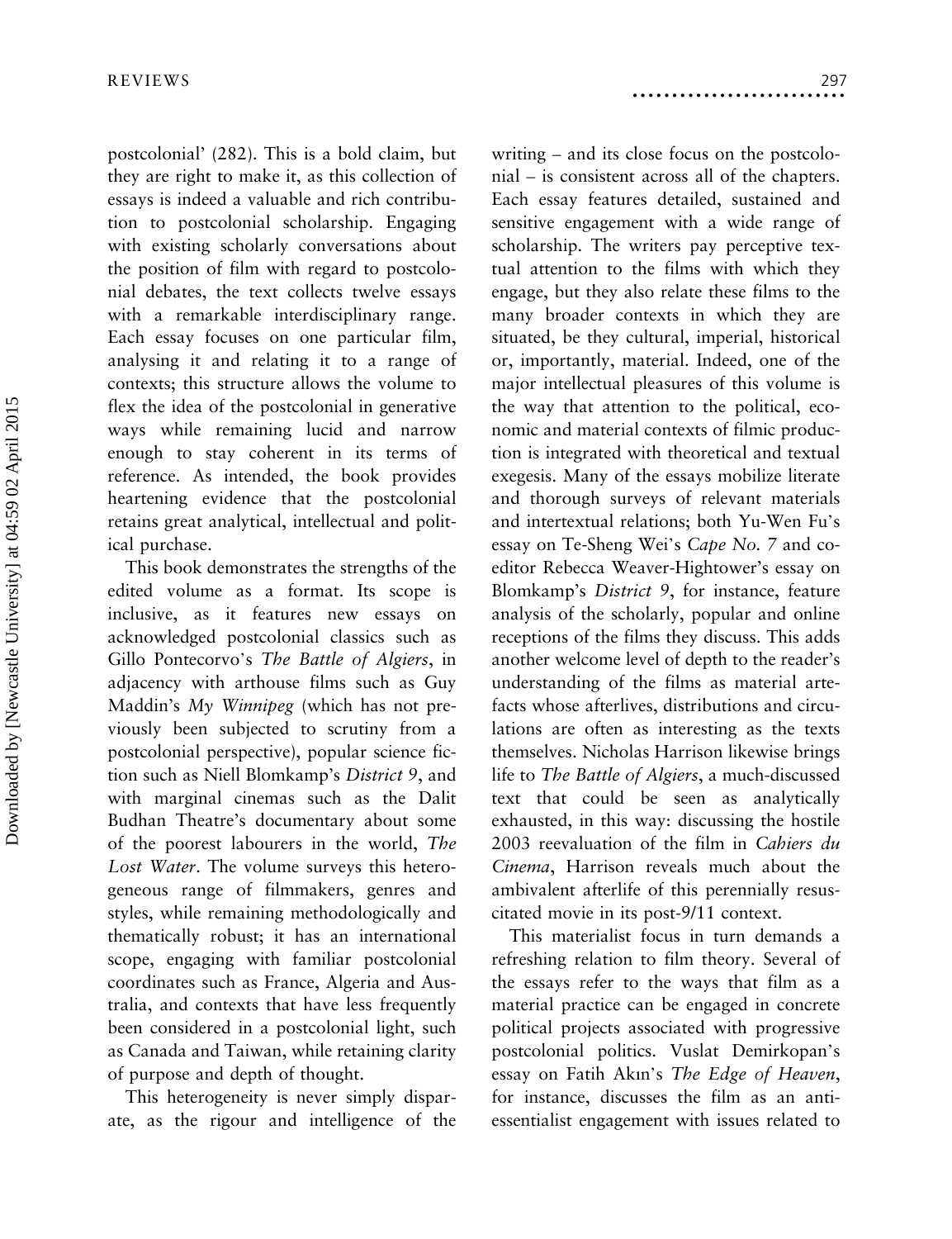Europe's contemporary experience of multiculturalism, and Henry Schwarz's essay on Budhan Theatre's fourth-world documentary The Lost Water describes the way that the development of a 'straight life structured around cultural production' (268) has fashioned ways of meaningfully improving the lives of disenfranchised and exploited communities; film is here used as a means of amplifying important subaltern voices (in these cases immigrant and Dalit) and of intervening in political debates and projects with definite (sometimes activist) effects. Indeed, this is the strength of the historicist, politically engaged and material emphases of this volume – the collection sidesteps, and in places explicitly refutes, the temptation to extemporize in the vague and speculative fashion of much psychoanalytic film theory, preferring a definite focus on the varied and multiple material roles that film practice and exegesis can perform.

The collection surveys many coordinates familiar to postcolonial scholars. Marginal, revolutionary and resistance cinemas are well represented here. However, at many points the text also provides a trenchant postcolonial critique of Hollywood, analysing not just some of its productions but also its hegemonic relationship to global cinemas. Jerod Ra'Del Hollyfield's essay, for instance, is dedicated not only to a rigorous close reading of Peter Weir's The Last Wave but also to a nuanced account of the colonial dynamics of the economic and cultural relations of Australian film production to Hollywood. Stephen Spence, in his essay on Hou Hsiao-Hsien's The Puppetmaster, discusses western critique of Taiwanese filmic production by drawing an analogy between Hollywood's dominant relation to other global cinemas and European systems of colonial knowledge and chauvinism that were and are brought to bear on other global populations. This is trenchant and persuasive critique.

In summary, then, this volume represents a rich repository of insights and analysis into postcolonial film. The introduction and afterword that bracket the corpus of essays consciously situate this text as an intervention in longer-term debates about the meaning, politics and trajectory of postcolonial endeavours in a time of neocolonialism, infra-nationalisms and globalization, and the collection does indeed have much to say to all of these concerns. Incorporating discussion of a great diversity of perspectives and developing the postcolonial vocabulary of film studies, this book is an important and timely collection that can provide foundations for much discussion, argument and postcolonial critique to come.

> ALEX ADAMS NEWCASTLE UNIVERSITY, UK © Alex Adams

#### . . . . . . . . . .

Queer Postcolonial Narratives and the Ethics of<br>Witnessing, By Donna McCormack, New York: Witnessing. By Donna McCormack. New York: Bloomsbury, 2014. PP. 228. ISBN 978144 1111005. £74 (hbk).

Out in Africa: Same-Sex Desire in Sub-Saharan Literatures and Cultures. By Chantal Zabus. Woodbridge: James Currey, 2014, 2013. PP. 298. ISBN 9781847010827. £44.98 (hbk).

These recent publications are timely additions to a growing body of postcolonial queer scholarship that includes both area-specific and transnational analyses. Donna McCormack and Chantal Zabus's comparative perspective is a welcome move, since the accessibility of LGBTQI ideas in traditional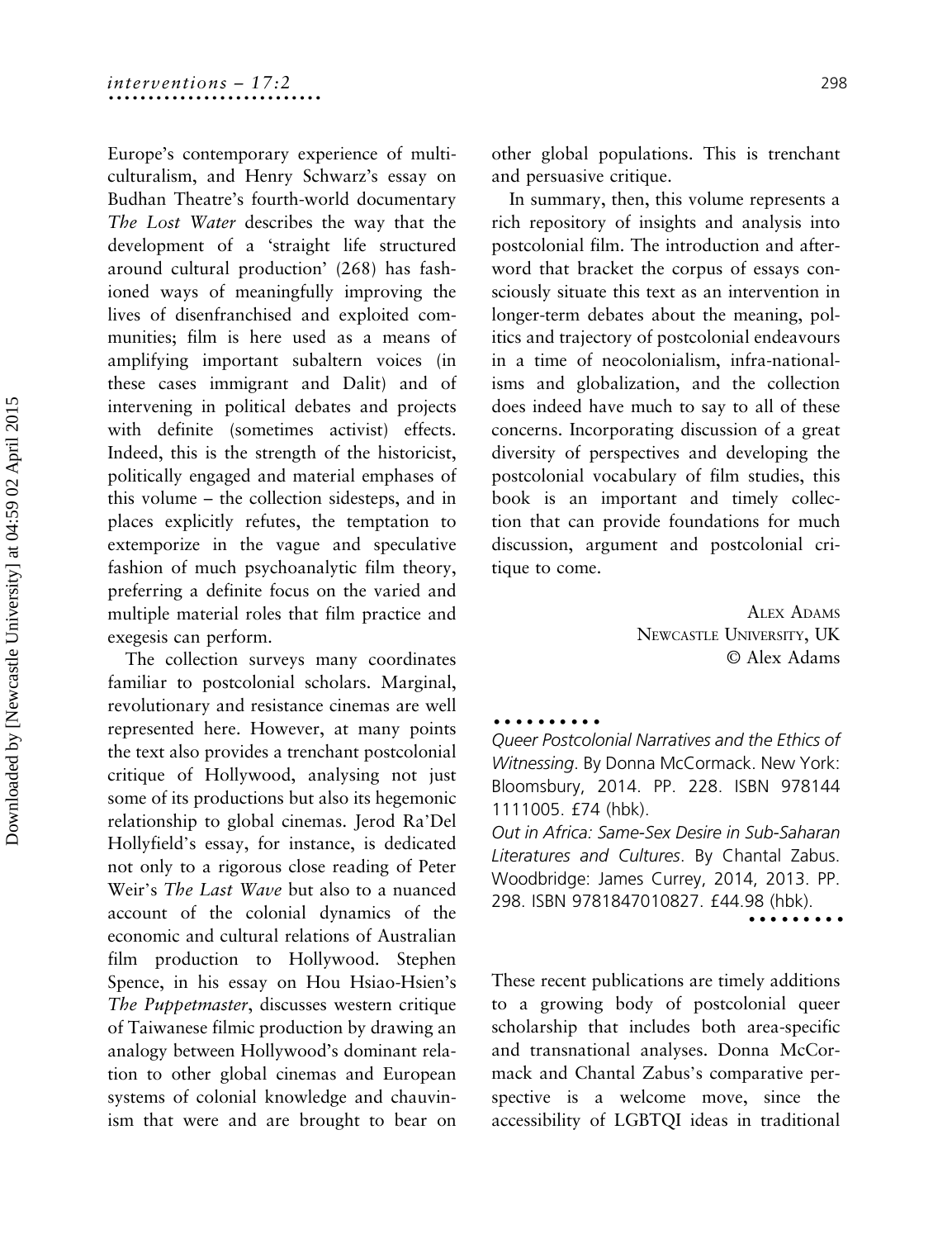print and electronic formats has led to a shared sense of concerns in many postcolonial locations. Among these is the legacy of outmoded colonial statutes which not only criminalize homosexuality but also lead to other forms of social ostracism that are hard, if not impossible, to change with transformative legislation. Emphasizing the lesbian and bisexual body more than the gay male body (as has sometimes been the case in postcolonial queer analyses), the authors present distinctly queer forms of sexual embodiment in literature. With such an emphasis, these works join the tradition of recent publications such as Omise'eke Natasha Tinsley's Thiefing Sugar: Eroticism BetweenWomen in Caribbean Literature (2010), Evan Maina Mwangi's Africa Writes Back to Self: Metafiction, Gender, Sexuality (2009) and Cheryl Stobie's Somewhere in the Double Rainbow: Representations of Bisexuality in Post-Apartheid Novels (2007).

Although there are significant differences in the methodology and structure of McCormack and Zabus's studies, I would first like to examine their shared set of concerns. Both critics engage with a substantial body of scholarship in their introductions as they lay out their critical premises. Some significant overlaps include a dialogue with prominent works in gender studies and queer theory by Judith Butler, Eve Kosofsky Sedgwick, Lauren Berlant and Michael Warner. Ideas of racialized non-normative desire as well as the ethics of its representation are now commonplace in postcolonial queer studies, but the critical and theoretical acumen displayed by McCormack and Zabus in interrogating some of these premises makes for interesting reading. Additionally, these authors move beyond the constraints and limitations of literary criticism by gesturing towards an interdisciplinarity that characterizes the best kind of postcolonial analysis. McCormack engages with trauma studies to outline her views on witnessing and Zabus turns to anthropology to prove that there has been ample documentation of African same-sex desire, which makes inadmissible the oft-repeated claim that homosexuality was a colonial import to Africa. Only after establishing a theoretical, multidisciplinary context do these critics turn to the novel as a favoured genre for their postcolonial que(e)ries.

The introductions to these books provide valuable overviews of gender studies and its decade-and-a-half interactions with postcolonial studies. Providing useful definitions of the field, the authors seek to locate postcolonial texts within and outside Euro-American literary, critical and theoretical traditions. For instance, McCormack writes 'queer postcolonial texts both mimic the trope of the coming out story (even while characters may discover their queer sexualities and genders) and portray the violence of implementing a supposed plan of modernization through a white, heteronormative colonial regime' (8). Advocating a cautious use of the term 'queer' to African texts, Zabus mentions she has 'in places resisted the queering impulse, for the subject's desire in some African novels is not to be "queer" in the sense of manifesting multiple identities lying within subjectivity without choosing one over the other' (12). In keeping with their careful attention to language and terminology, it is not surprising that the authors argue for a linguistic revaluation. While Zabus's focus is on African language words used to describe same-sex practices and subjectivities towards a queer indigeneity, McCormack presents a genealogy of 'performativity' deployed in gender and postcolonial studies, most notably by Judith Butler and Homi Bhabha.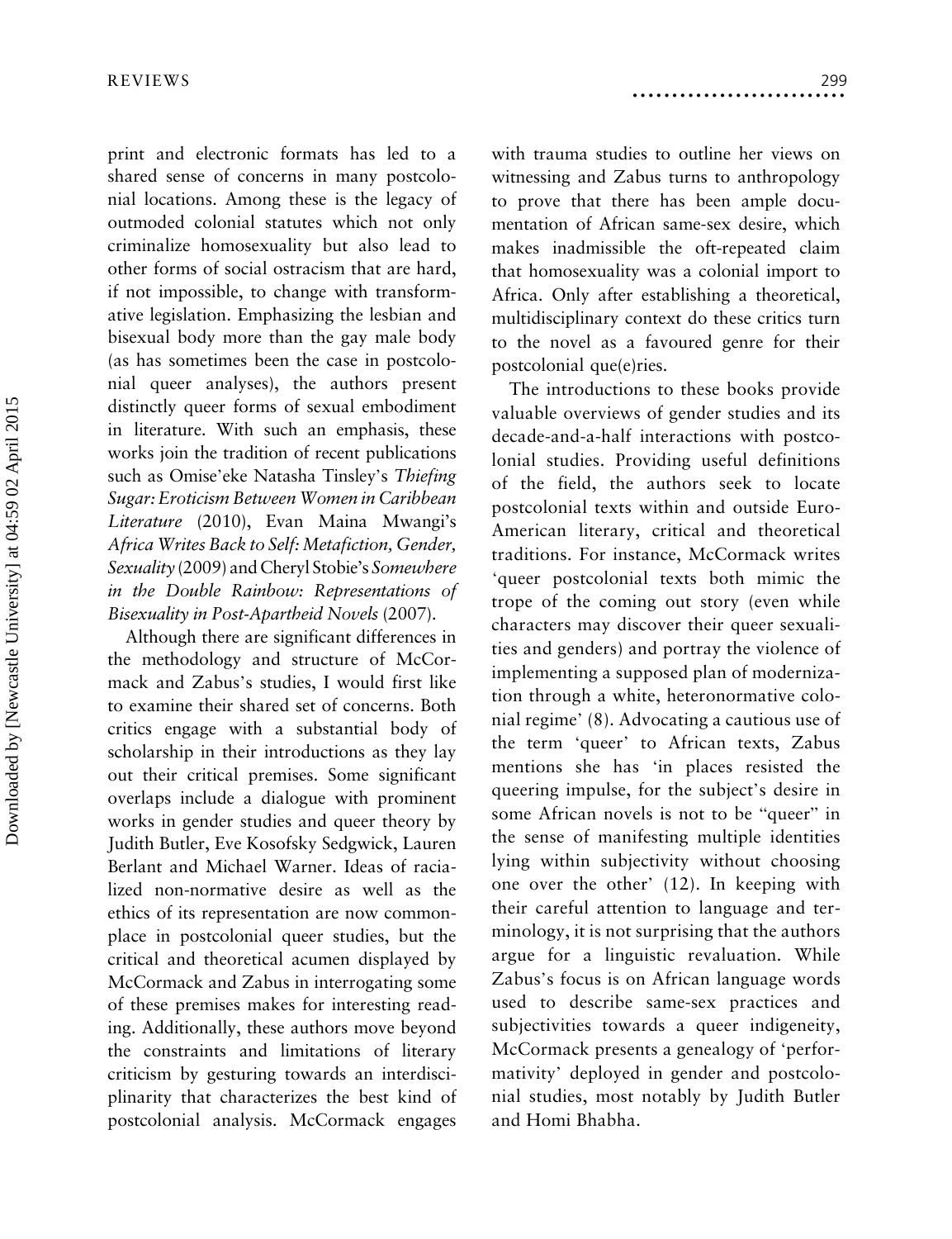McCormack's attention to 'witnessing' as an 'event that reinstates the possibility of address, the very intersubjective relationality that makes ontology possible' (21) leads her to explore its various forms in novels by Trinidadian Canadian writer Shani Mootoo, the Moroccan French Tahar Ben Jelloun, and the Canadian playwright, novelist and journalist Ann-Marie MacDonald. The rather eclectic collection of fiction analysed illustrates the critic's argument about the importance of bodily witnessing as a response to sexual trauma that places the responsibility of understanding on the reader/listener rather than the victim. A unique feature of the detailed readings is a careful attention to disability in relation to queerness. As the author indicates in the conclusion: 'Although disability is not visible in the title of this book, it is … integral to my analysis of the selected novels. To this extent, disability is interwoven into the terms queer and postcolonial' (186). Exploring multiple aspects of alterity in late twentieth-century fiction enables the critic to 'decolonize normativity' by employing as eclectic a critical vocabulary as her collection of texts, which connects to cutting-edge work on exploring connotations of the 'human' amid times of violent disparities (Butler [2006,](#page-16-0) [2009;](#page-16-0) Slaughter [2007\)](#page-16-0). Such a critique of the implicit violence of able-bodied heterosexuality in postcolonial fiction, carefully decoded by McCormack, makes Queer Postcolonial Narratives and the Ethics of Witnessing a unique contribution to postcolonial criticism.

Reading McCormack's interpretations I often felt that they would have benefitted from a little contextualization of the works discussed. Collectively, this body of fiction portrays sexual violations and exploitation in dystopian settings and dysfunctional families, belying any liberatory potential inherent in

'queer' in the title Queering the Postcolonial. Individually, these are significant works from different literary traditions published in the 1980s and 1990s. Some, like Mootoo's Cereus Blooms at Night, have been read as diasporic and lesbian fiction, but others like Jelloun's Francophone L'Enfant de Sable (published in English as The Sand Child) and MacDonald's Fall on your Knees are somewhat outside the 'canon' of postcolonial literature. There is much to be said for an exploration of sexuality in non-mainstream postcolonial literature, which thematically connects to a critical exploration of sexual alterity. However, besides this obvious connection, the rationale for drawing on these particular texts from various national literary traditions is somewhat unclear, a minor but noticeable flaw in an otherwise important work.

In contrast to McCormack's focus on late twentieth-century literature, Zabus directs readers to a wide array of sub-Saharan African literature representing same-sex desire from the 1960s into the first decade of the twenty-first century. As a prelude to these discussions, Zabus mentions nineteenth-century European colonial narratives which brought African sexualities into the realm of the popular imagination. Among these were Henry Morgan Stanley's My Kalulu, Prince, King and Slave: A Story of Central Africa (1873) and Le Roman D'Un Spahi by the French novelist Pierre Loti (1881). These comparative perspectives set the stage for Zabus's analysis of sexuality in African fiction of the 1960s and 1970s, including works by Cameroonian Mbella Sonne Dipoko, Nigerian Wole Soyinka, Ghanaian Ayi Kwei-Armah and Malian Yambo Ouologuem. A wide survey, such as the one presented here, risks emphasizing certain linguistic and/or national literary traditions over the other.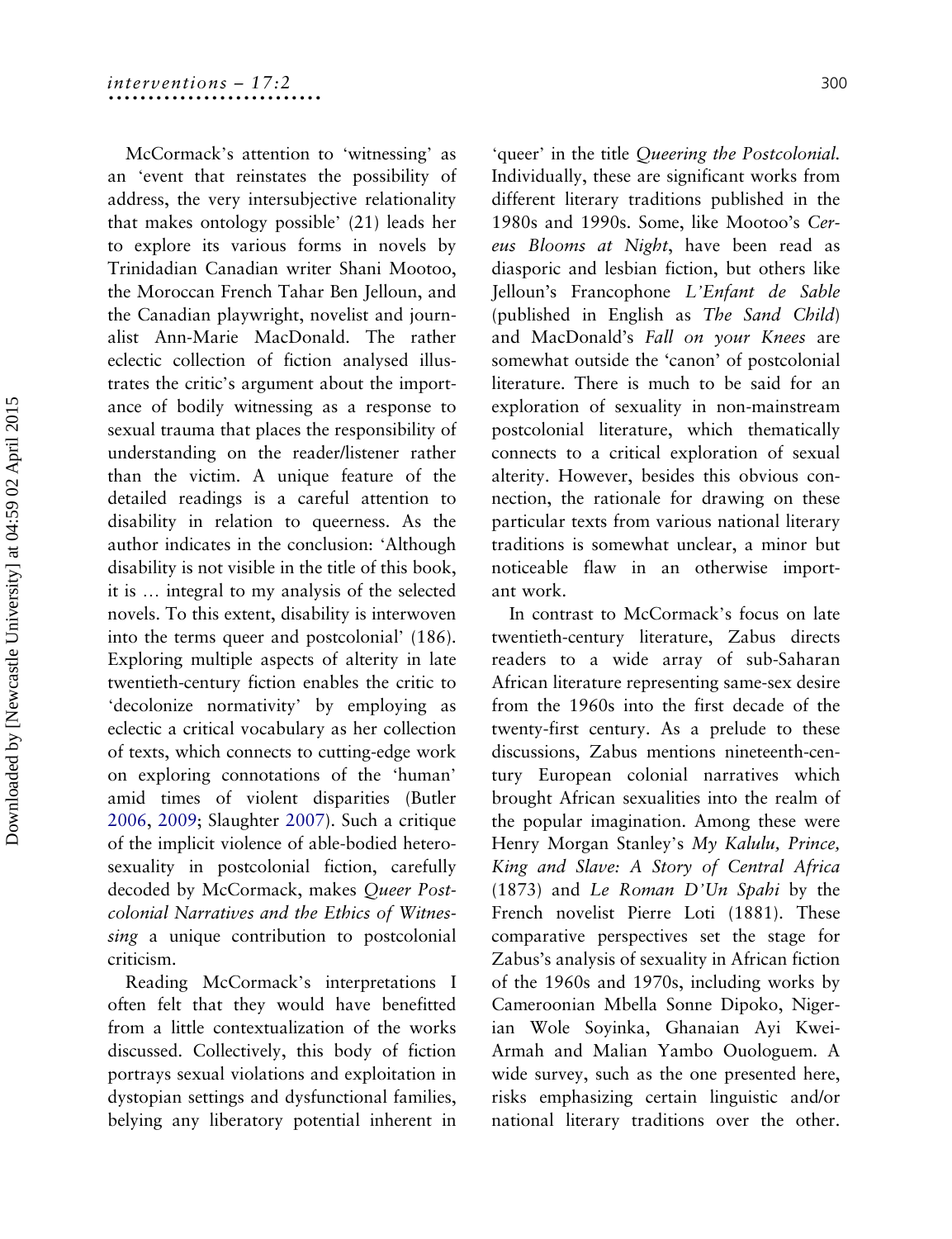However, such a bias is circumvented by Zabus's scrupulously comparative, transnational, multilingual approach.

The transnational focus of Out in Africa also avoids the neat and somewhat artificial distinction between local and diasporic literature favoured in some postcolonial circles. In this Zabus follows, even without obviously stating, the authors of a classic work of African literary criticism who 'attempted to represent as fully as possible … women writers, and … all regions of Africa and of the diaspora – but always with an eye to excellence, not to geographical, sexual or ethnic balance' (Chinweizu et al. [1983](#page-16-0), 5). Thus, in a chapter entitled 'The Stuff of Desire: Boarding School Girls, Plain Lesbians, and Teenage Dykes', Zabus discusses the Kenyan writer Rebeka Njau's 'gothic' novel about sexual awareness and emergence, Ripples in the Pool (1975), and British Nigerian Helen Oyeyemi's gothic lesbian narrative White is for Witching (2009) and concludes: 'Like Njau, who points to alternative sexualities and institutions outside of patriarchy such as female husbandry, Oyeyemi shows that not only patriarchy but also gynocracy … conceals … fragemented sexuality. As in Rebeka Njau's fiction, the Gothic mode here serves to dramatize female same-sex desire' (158). Such a juxtaposition of Africa-based and diasporic authors is also present in Zabus's examination of South African women's fiction by Bessie Head, Sheila Kohler and Shamim Sarif, where she extends the notion of diaspora by positing 'the characters are also doubly diasporic on account of their queerness, which is to heterosexuality what the diasporic state is to the notion of "home"' (213). Zabus's application of a queer diasporic framework to read these texts is in keeping with Asian, US, British and African American scholarship in the area (Patton and SanchezEppler [2000](#page-16-0); Cruz-Malave and Manalansan [2002;](#page-16-0) Gopinath [2005;](#page-16-0) Manalansan [2003](#page-16-0)).

Juxtaposing popular and high literature and bringing in filmic and dramatic representations of same-sex desire, Zabus is driven by an encyclopedic impulse which sometimes makes her work a little unwieldy. A case in point is the chapter entitled 'Male and Female Mythologies', which exemplifies a myth criticism approach. Identifying male African authors' evocation of Egyptian myths around Osiris and Horus and fermale writers' use of 'a dominant ancestor guiding a person's sexual preference' (217), Zabus struggles to fit her analysis of fiction and autobiographical literature into this paradigm, leading to the somewhat forced conclusion that the 'male and female mythologies outlined in this chapter mark a shift from the novel to the autobiography and often from Greek and Egyptian or West African myths to indigenous ancestor-worship and spiritual possession' (249). Despite this, the chapter offers some excellent insights about the propagation of false myths such as unsubstantiated accounts of the legendary ruler Shaka Zulu's promotion of homosexuality in the South African lesbian sangoma Nkunzi Zandile Nkabinde's 2008 autobiography Black Bull, Ancestors and Me. As this instance illustrates, Zabus does not adopt a celebratory account of representations of same-sex histories and relationships in Africa; rather, her position is one of critical engagement.

McCormack and Zabus's monographs conclude with specific directions for future research extending, even transcending, postcolonial queer studies in its current manifestation. This 'trans' or beyond consists of post-human subjectivities created by organ transplants as mentioned by McCormack, and African transgender/transsexual identities as an area of future exploration for Zabus. Other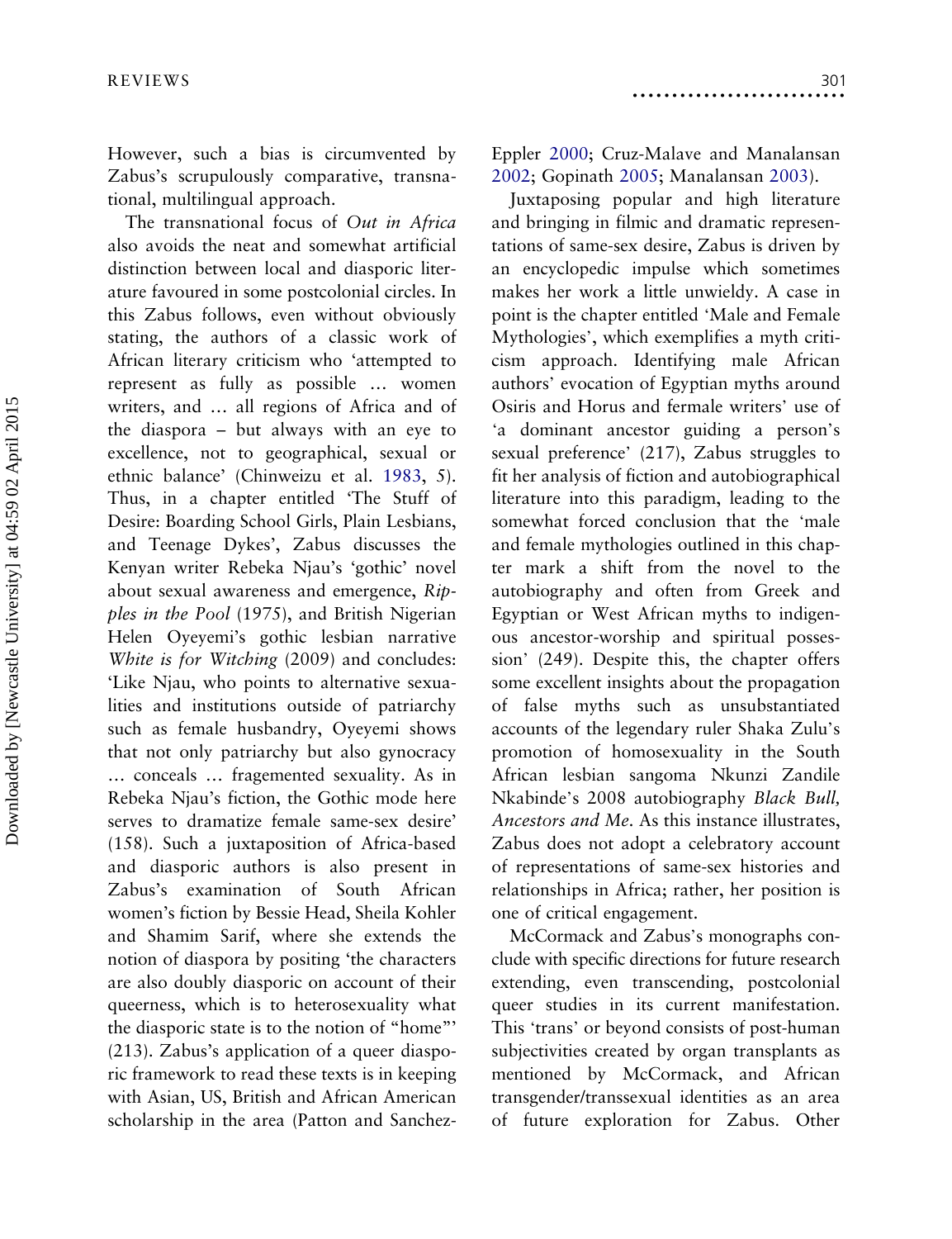<span id="page-16-0"></span>possible areas of exploration could be comprehensive accounts of same-sex desire and queer identities in postcolonial drama and poetry. Throughout their works, both authors have successfully dispelled popular but outdated and erroneous assumptions about Euro-American influences on queer lives and representations in Africa and other postcolonial locations.

Such correctives are particularly important now since active homophobia is being advocated in many African countries at the behest of proponents of Christianity, more specifically the Anglican Church. Nigeria passed the Same-Sex Marriage Act in January 2014 and Uganda's proposed anti-gay legislation was finalized into the Uganda Anti-Homosexuality Act in February 2014. The former mandates fourteen years of imprisonment for homosexual activities, and the latter mandates life imprisonment for those found guilty of same-sex relations within and outside the country. In the various African and Caribbean contexts discussed by McCormack and Zabus, South Africa alone stands as an exemplar of legislative change, but even here constitutional non-discrimination on the basis of sexual orientation or the Equality Clause mandated in 1996 has not led to unqualified social equality or cultural acceptance.

In conclusion, both critics remain aware of the limitations of literature and literary criticism. While Zabus's call is 'to plead for an indigenization of discursive sex and, in particular, same-sex sex in Sub-Saharan Africa' (283), McCormack acknowledges that although 'stories create a space for survival', realistically speaking 'the embodied nature of the stories and the sociopolitical dimension of the storytellers' tales suggest that stories alone will not stop or prevent violence' (188). Though stories and storytellers cannot stop violence, they can make people aware of the pleasure, joy and companionship in same-sex relationships at the same time as they document the destructive impact of social opprobrium and vicious legislation on LGBTQI lives. Chimamanda Adichie, Bernadine Evaristo Helon Habila and Jackie Kay' recently issued a fierce public response condemning the Nigerian homophobic legislation as undemocratic and un-African. With McCormack and Zabus, I share the hope that such responses, combined with literary representations of LGBTQI lives, may perhaps lead to change.

## References

- Butler, Judith. 2006. Precarious Life: The Powers of Mourning and Violence. London: Verso.
- Butler, Judith. 2009. Frames of War: When is Life Grievable. London: Verso.
- Chinweizu, Onwuchekwa Jemie, and Ihechukwu Madubuike. [1980] 1983. Toward the Decolonization of African Literature, Vol. 1: African Fiction and Poetry and Their Critics Washington, DC: Howard University Press.
- Cruz-Malawe, Arnaldo, and Martin F. Manalansan, eds. 2002. Queer Globalizations: Citizenship and the Afterlife of Colonialism. New York: New York University Press.
- Gopinath, Gayatri. 2005. Impossible Desires: Queer Diasporas and South Asian Public Cultures. Durham, NC: Duke University Press.
- Manalansan, Martin. 2003. Global Divas: Filipino Gay Men in the Diaspora. Durham, NC: Duke University Press.
- Mwangi, Evan Maina. 2009. Africa Writes Back to Self: Metafiction, Gender, Sexuality. Albany: State University of New York Press.
- Patton,Cindy, and Beningo Sanchez-Eppler, eds. 2000. Queer Diasporas. Durham, NC: Duke University Press.
- Slaughter, Joseph. 2007. Human Rights, Inc.: The World Novel, Narrative Form, and International Law. New York: Fordham University Press.
- Stobie, Cheryl. 2007. Somewhere in the Double Rainbow: Representations of Bisexuality in Post-Apartheid Novels. Durban: University of Kwa-Zulu-Natal Press.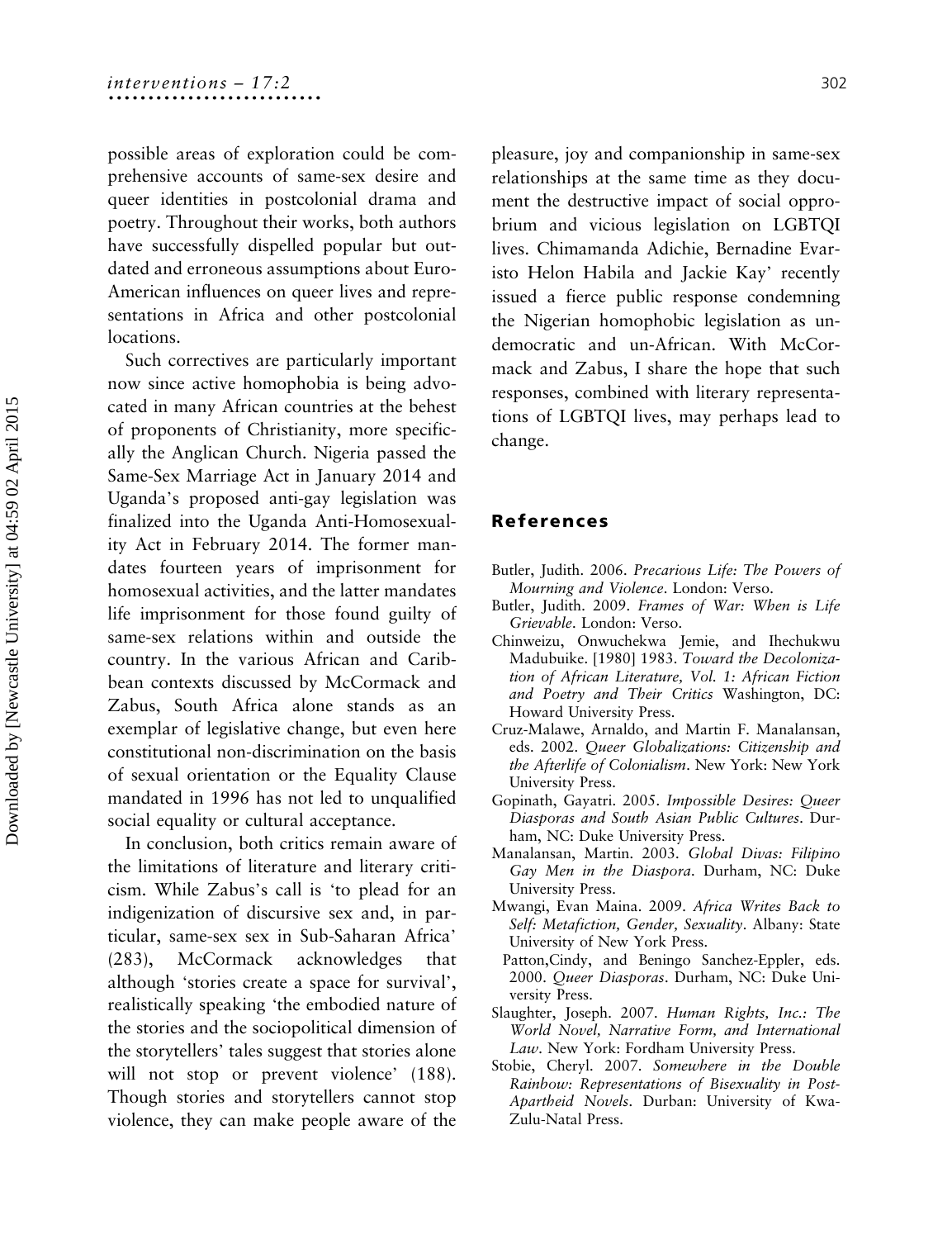Tinsley, Omise'eke Natasha. 2010. Thiefing Sugar: Eroticism between Women in Caribbean Literature. Durham, NC: Duke University Press.

> KANIKA BATRA TEXAS TECH UNIVERSITY, USA © Kanika Batra

Cinema and Development in West Africa. By<br>James F., Genova., Bloomington: Indiana James E. Genova. Bloomington: Indiana University Press, 2013. PP. 222. ISBN 978025 3010087. \$25 (pbk); ISBN 9780253010025. \$70 (hbk).

James E. Genova's monograph Cinema and Development in West Africa provides a fresh look at the cinema as a site of ideological and material contestation in French West Africa, from the late colonial period into the first two decades after independence. As Genova's choice of the term 'cinema industrial complex' suggests, his study not only concerns the representational content of early African cinema but places equal emphasis on its 'materialist structure', referring to the necessary equipment, postproduction facilities, distribution networks and bureaucratic sources of funding. It is within this industrial complex that Genova traces the creative output of the pioneering cohort of French West African cinéastes, whom he regards as what Gramsci termed 'organic intellectuals' (6). His aim is a redemptive one, as Genova argues that by ignoring the material conditions faced by these early cinéastes, previous scholarship has unfairly criticized them for creating limiting 'traps' for current African filmmakers (73).

The structure of the monograph is chronological. The first two chapters examine France's late colonial 'film politics' that aimed carefully to represent the colonies as beneficiaries of the imperial 'civilizing mission' and censored any material deemed incendiary. Chapters three and four trace the emergence and development by individual filmmakers and the journal Presence africaine of 'an African anticolonial film politics' (18). This counter-politics informed early postcolonial films, which served as a corrective to colonial depictions of Africa and Africans. Genova explores how no one form of cultural production existed in a vacuum, but rather the energies of intellectuals, poets and filmmakers intersected in productive ways. In the case of cinema, many directors adapted African novels to the screen so that they could reach an audience beyond the literate elite. While early West African cinema adopted a similar aesthetic of the colonial docu-fiction, their embrace of local vernaculars and critical depictions of colonialism clearly distinguished them from the previous filmic tradition. In focusing on Ousmane Sembène, Med Hondo, Djibril Diop Mambety and Souleymane Cissé, Genova also provides a sense of the diversity of the early cinéastes, in terms of their background, training and approach to the genre. Finally, chapter five moves beyond the content and style of individual films to the struggle of filmmakers to shift the locus of control of postproduction facilities, distribution networks and funding from the old colonial metropole to the new postcolonial states.

This final chapter is the most engaging and innovative of the book, as it draws attention to how financial structures of neocolonialism constrained not only postcolonial economies but also postcolonial cultural production. Genova also makes a strong case that postcolonial West African cinema can only be understood as globally situated. West African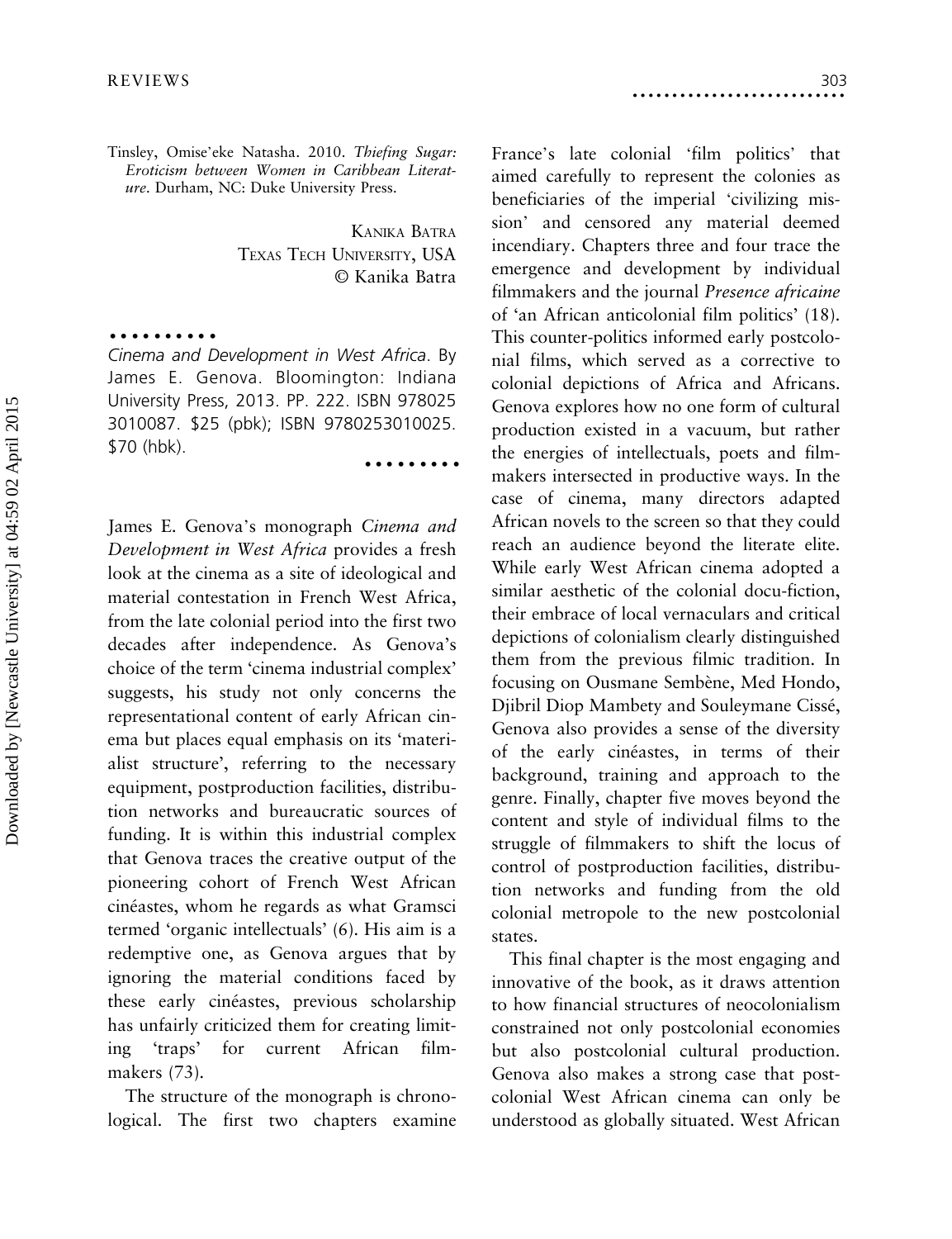cinéastes waged the struggle with help from multiple directions, from training and funds from the Soviet Union to intellectual debate and exchange with members of the Third Cinema movement in Latin America. In the end, while Genova admires the efforts of 'filmmakers to seize control of the materialist dimension of the cinema industrial complex', he finds that these efforts are ultimately unsuccessful (129–130).

Genova synthesizes a sizeable amount of information from secondary literature as well as the colonial archives in France and the Senegalese National Archive. However, untapped are the voices of the African audiences that garnered acute attention of colonial states and African cinéastes alike. Despite that fact that Genova critiques Henry Slavin ([2001\)](#page-19-0) for making the pessimistic assumption that colonial cinema in France 'could only be singularly interpreted and that the audiences came to the space of the theatre with a monolithic interpretive framework', Genova follows a similar tack in regard to African audiences (48). Genova describes African colonial audiences as 'bombarded with foreign images' imbued with 'colonialist tropes of African primitiveness and exoticism' (161). While this representational discourse existed, it does not explain why 'millions of moviegoers annually' patronized the cinema in West Africa by the 1960s. (162). As scholars have revealed elsewhere across the continent, Africans viewed the cinema as a place of fun and excitement. Moreover, far from passive audiences, Africans actively adapted foreign cinematic tropes and stock characters to local debates and practices, whether forming Cowboy Clubs inspired by westerns or debating moral questions of etiquette and sexuality displayed in Bollywood dramas (Larkin [1997,](#page-19-0) [1998;](#page-19-0) Fair [2010](#page-19-0); Gondola [2009;](#page-19-0) Brennan [2006;](#page-19-0) Burns [2002;](#page-19-0) Ambler [2001](#page-19-0)). By focusing exclusively on African elites who conceived 'the false and distorting images that emanated from Hollywood' as antithetical to nationalism, Genova risks denying the ability of West Africans innovatively to use the content of foreign films in their daily discourse and cultural production (149). An engaged use of historical newspapers and the conducting of interviews could have opened up space to explore questions of reception.

Another result of Genova's focus on elite cinéastes is that he accepts their claim that their vision of 'African modernity … was progressive, developed, just, and egalitarian' as well as representative and in service of the general populace (164). Yet some evidence presented by Genova suggests it is possible that the version of 'modern Africa' constructed by the intellectual elite conflicted with other imagined African modernities. To give just one example, Genova describes a film by Cissé that criticized Qur'anic schooling as an attack 'on the archaic and regressive role of religion in Malian society' (145). While both colonial and postcolonial states condemned Qur'anic schooling, the continued presence of this institution throughout contemporary Francophone West Africa suggests that the cinéaste's vision of 'modernity' was by no means the only significant option.

Genova's choice not to include an exploration of audiences additionally underpins his dismissal of the recent video boom in sub-Saharan Africa. Television and videos may be relegated to 'the private sphere of the home' and thus be 'inherently atomizing' in parts of the world (163). Yet this does not apply to sub-Saharan Africa, where people consume video and television in restaurants, informal screening venues, or living rooms crowded with neighbours and friends (Saul and Austen 2010). Moreover, Genova's claim that 'the capacity for Africans to both produce and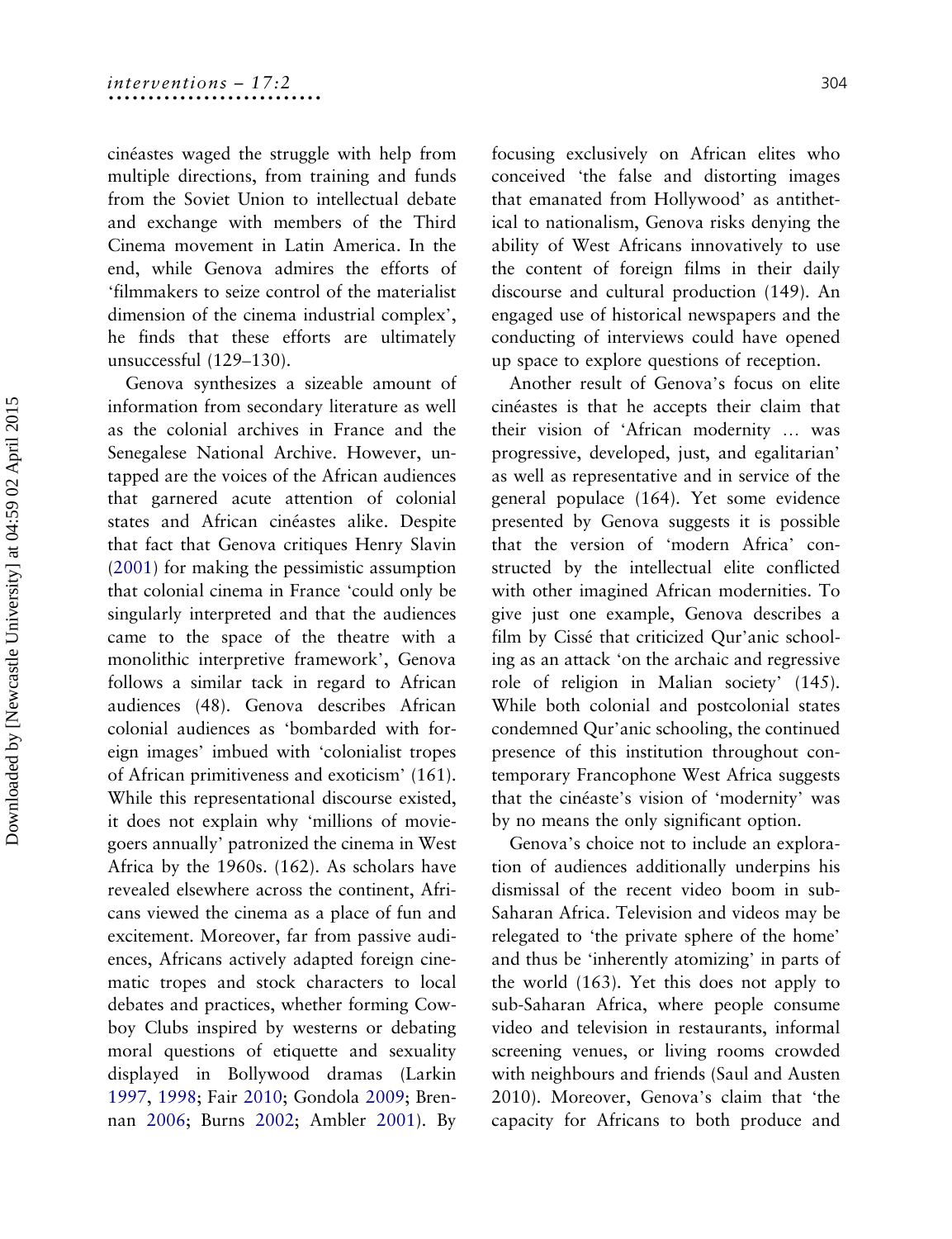<span id="page-19-0"></span>consume their own images is perhaps lower now than it was during the early postcolonial period' (163) may be true for celluloid film, but ignores the explosive productivity of Nollywood, which as Tanzania's Bongowood proves, is a reproducible model. Unequal 'access to financial resources' may limit cultural development, but it does not preclude it (9).

Finally, while his sources make clear that the French government as well as African nationalists and cinéastes all viewed the cinema as an important economic asset, at times Genova takes their ideological statements at face value, even when the scant empirical evidence he presents contradicts them. While the 70 million CFAs earned by the two main French distribution monopolies (COMACICO and SECMA) in 1969 from all the former French colonies combined was not a negligible sum, it remains unclear if cinema truly had the potential to be an 'integral arm of economic development' post-independence (153, 162).

Despite these shortcomings, Cinema and Development in West Africa achieves the important task of reminding readers that the economic structures of neocolonialism possessed deep tendrils that broadly impacted postcolonial life and politics. Moreover, it clarifies what the political stakes of African cinema were for colonists, nationalists and intellectuals. The descriptions of the hopes, aspirations and political agendas of the pioneering cohort of French West African cinéastes cogently presented by Genova will be of interest to specialists, with prose appropriate for advanced undergraduate classrooms.

### References

- Brennan, James R. 2006. 'Youth, the TANU Youth League and Managed Vigilantism in Dar Es Salaam, Tanzania, 1925–73.' Africa: Journal of the International African Institute 76 (2): 221.
- Burns, James. 2002. 'John Wayne on the Zambezi: Cinema, Empire, and the American Western in British Central Africa.' International Journal of African Historical Studies 35 (1): 103.
- Fair, Laura. 2010. '"They stole the show!" Indian Films in Coastal Tanzania, 1950s–1980s.' Journal of African Media Studies 2 (1): 91.
- Gondola, Didier. 2009. 'Tropical Cowboys: Westerns, Violence, and Masculinity among the Young Bills of Kinshasa.' Afrique et Histoire 7: 75–98.
- Larkin, Brian. 1997. 'Indian Films and Nigerian Lovers: Media and the Creation of Parallel Modernities.' Africa 67 (3): 406.
- Larkin, Brian. 1998. 'Theaters of the Profane: Cinema and Colonial Urbanism.' Visual Anthropology Review 14 (2): 46.
- Saul, Mahir and Ralph A. Austen. 2010. Viewing African Cinema in the Twenty-First Century: Art Films and the Nollywood Video Revolution. Athens: Ohio University Press.
- Slavin, David Henry. 2001. Colonial Cinema and Imperial France, 1919–1939: White Blind Spots, Male Fantasies, Settler Myths. Baltimore: Johns Hopkins University Press.

SARA KATZ UNIVERSITY OF MICHIGAN, USA © Sara Katz

................<br>1971: A Global History of the Creation of<br>Bangladesh By Srinath Raghavan Cambridge. Bangladesh. By Srinath Raghavan. Cambridge, MA: Harvard University Press, 2013. PP. 368. ISBN 9780674728646. \$29.95 (hbk).

.........

In February 2013 an estimated one hundred thousand protesters descended upon the Shahbag neighbourhood of Dhaka, Bangladesh, demanding capital punishment for Abdul Qader Mollah, who was accused by the International Crimes Tribunal of Bangladesh of egregious war crimes during the 1971 war for Bangladeshi independence. The

Ambler, Charles. 2001. 'Popular Films and Colonial Audiences: The Movies in Northern Rhodesia.' American Historical Review 106 (1): 81.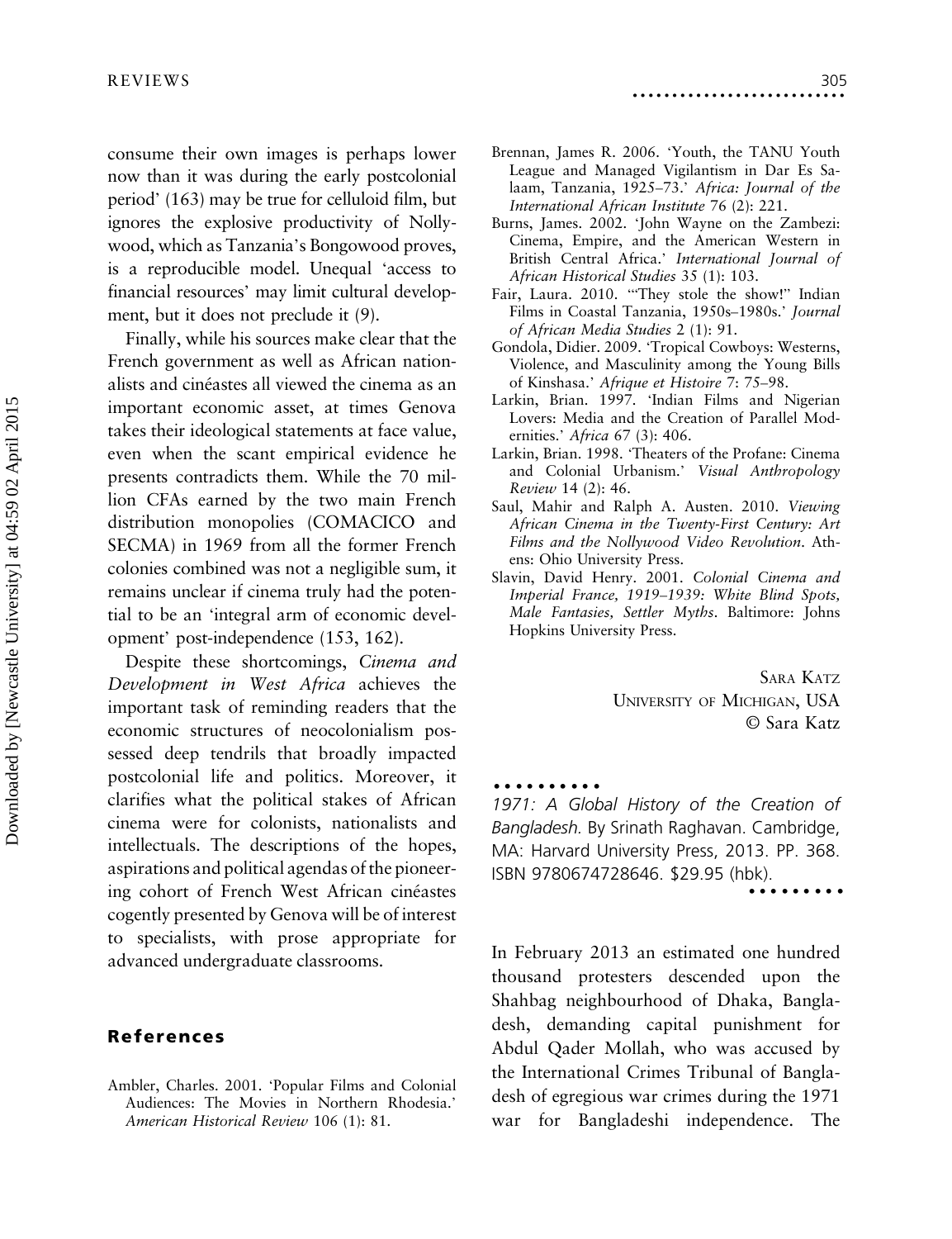protests highlighted a still-fiery conflict between the Awami League – who first ignited the movement for Bangladeshi liberation from Pakistan in the 1970s – and the Jamaat-e Islami Party, which, at the time, stood for a united Pakistan and now constitutes the largest Islamist party in the nation. The violent protests eventually precipitated the execution of Abdul Qader Mollah at the end of the year. Though certainly inspired by large-scale protest movements across the globe in 2011 and 2012, such as those in Tunisia, Egypt and Turkey, the Bangladeshi protests were not fuelled by the desire to overthrow a corrupt sitting government, but instead exact justice for a set of social and political crimes committed in its nascence. Bangladesh's continuous turmoil as a new nation is predicated on the complex political circumstances of its birth. This historical moment is now being rehashed and reconsidered in many different fora, from massive protests on the street, to controversial studies such as Sharmila Bose's Dead Reckoning (2011), which questions the genocidal scale of the Pakistan army's crimes in East Pakistan, to literary treatments such as Tahmima Anam's A Golden Age (2008) and Zia Haider Rahman's recent In Light of What We Know (2014). Srinath Raghavan enters this ongoing retelling, reconsidering and reopening of wounds with his astonishing text, 1971. Much like the Shahbag protests of 2013, Raghavan portrays the liberation war of 1971 as at once fiercely local in its demands but also inextricably connected to larger global movements and redistributions of power.

Raghavan argues the formation of the Bangladeshi nation is not a geographically confined skirmish but a worldwide event that indexes vast societal movements across the globe. He portrays the liberation of Bangladesh as symptomatic of much larger shifts in the political realities of the late twentieth century. His scope is immense, giving much textual space to the world powers of the Cold War who, between themselves, negotiated diplomacy surrounding East and West Pakistan. In 1971 the formation of Bangladesh is not simply an impassioned independence movement by a people united in language, culture and faith, but rather the outcome of a complex and nuanced game of international diplomatic chess. Against the grain of common thought that the independence of Bangladesh from Pakistan was a foregone conclusion, Raghavan argues 'the creation of Bangladesh was the product of a conjuncture and contingency, choice and chance' (8).

In this vast world-scale 'global history' of the formation of Bangladesh, the role of the Bengali East Pakistanis in the independence movement becomes minor as the conflict grows in scale and political gravity. When India, under the regime of Indira Gandhi, enters the picture, the conflict in Pakistan is transformed into something much larger than a clash between two hostile wings of a fairly new nation. Raghavan makes the case that the formation of Bangladesh in 1971 was a moment that crystallized the political relationships between India, China, the United States and the Soviets, while the British and French remained largely uninvolved. As a result, the new South Asian nation of Bangladesh is one step beyond the condition of postcoloniality (Britain and France's neutrality should indicate as much), and a foray into a world beyond the tethers of imperialism. Raghavan's work demonstrates with great detail and force that Bangladeshi independence was a military theatre of the Cold War, offering an opportunity for the powers of the new world order to flex their diplomatic muscles. It becomes clear in